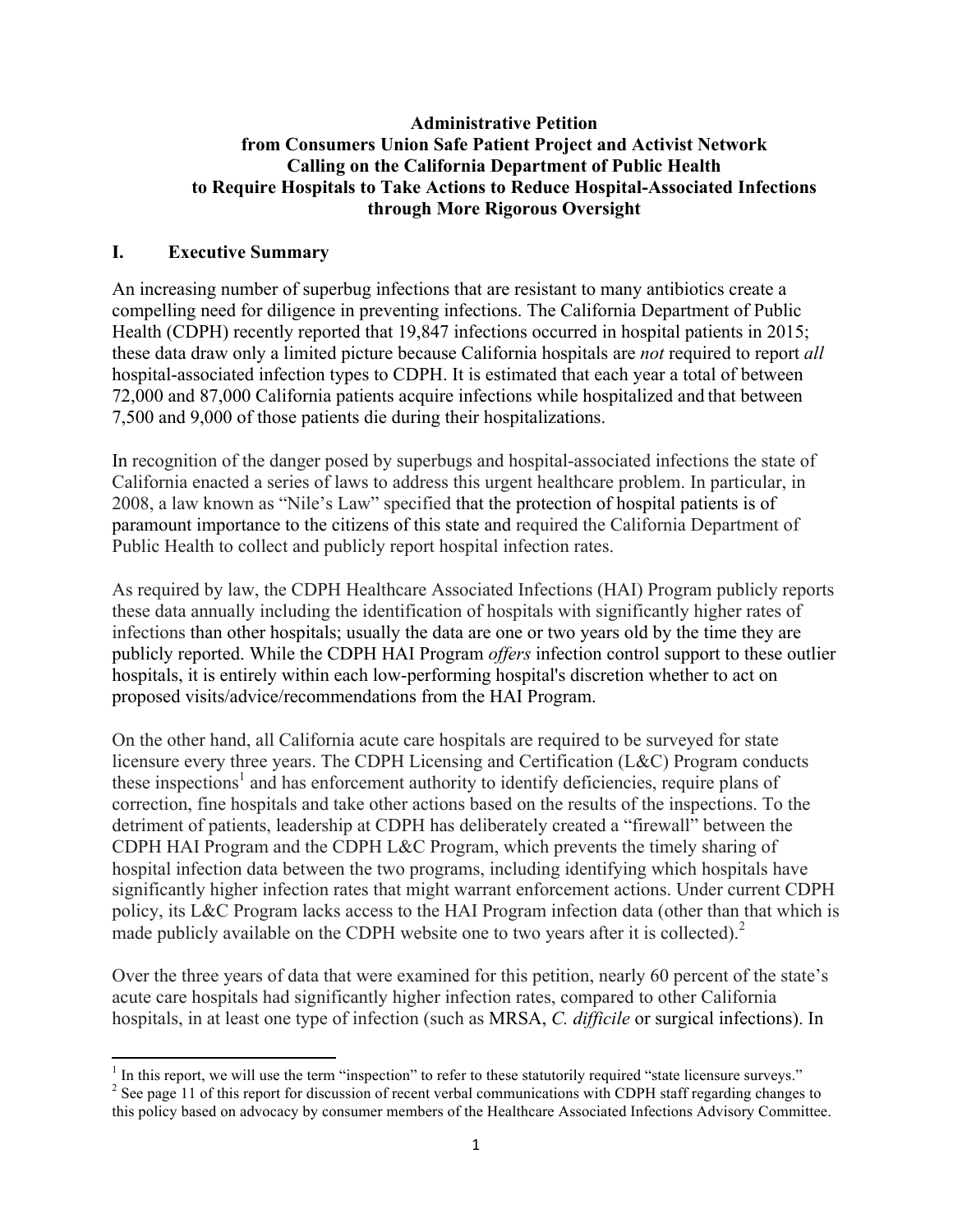2015, the most recent year of available data, 159 hospitals had significantly high infection rates in at least one type of infection required to be reported to CDPH. Many hospitals had significantly high infection rates of multiple types of infections or over multiple years. For example:

- 59 hospitals had significantly high infection rates in more than one type of infection for 2015 and 35 of those had high rates in three or more types of infections;
- 95 hospitals had significantly high infection rates in at least one type of infection for the years 2014 and 2015; and
- 65 hospitals reported significantly high infection rates in at least one type of infection for more than three years in a row (2013, 2014, and 2015).

Further, despite the three-year requirement for state licensure inspections of California hospitals, 131 California acute care hospitals were not inspected during the more than five-year period of January 1, 2011 to June 18, 2016. Among these uninspected hospitals, 80 had infection rates that were significantly higher than other hospitals in the state.

Through this petition, the Consumers Union Safe Patient Project is calling on CDPH to take the following steps to reduce patient infections:

- Eliminate the firewall and require that the HAI Program share real-time hospital infection data with the L&C Program.
- Require that the L&C program:
	- $\triangleright$  review hospital infection data prior to conducting routine state licensure inspections;
	- $\triangleright$  treat significantly high infection rates as it does hospital complaints, thus triggering an investigation of the hospital's infection prevention practices;
	- $\triangleright$  use its fining authorities against hospitals that fail to report infections related to adverse events or that place patients in immediate jeopardy;
	- $\triangleright$  prioritize hospitals with significantly high infection rates when scheduling state licensure inspections, with an emphasis on those hospitals that CDPH has not inspected in the past five years; and
	- $\triangleright$  inspect California hospitals every three years, as required by law.

Hospital-associated infections have increased each year, causing untold suffering for tens of thousands of patients and needless deaths. These infections are preventable. Consumers Union Safe Patient Project's recommendation is to adopt straightforward, common-sense policies that CDPH should immediately put into place. This petition provides for the background for our request, and provides citations to legal authorities supporting these recommendations as well as further detail regarding our recommendations.

# **II. Parties**

# **A. Petitioners**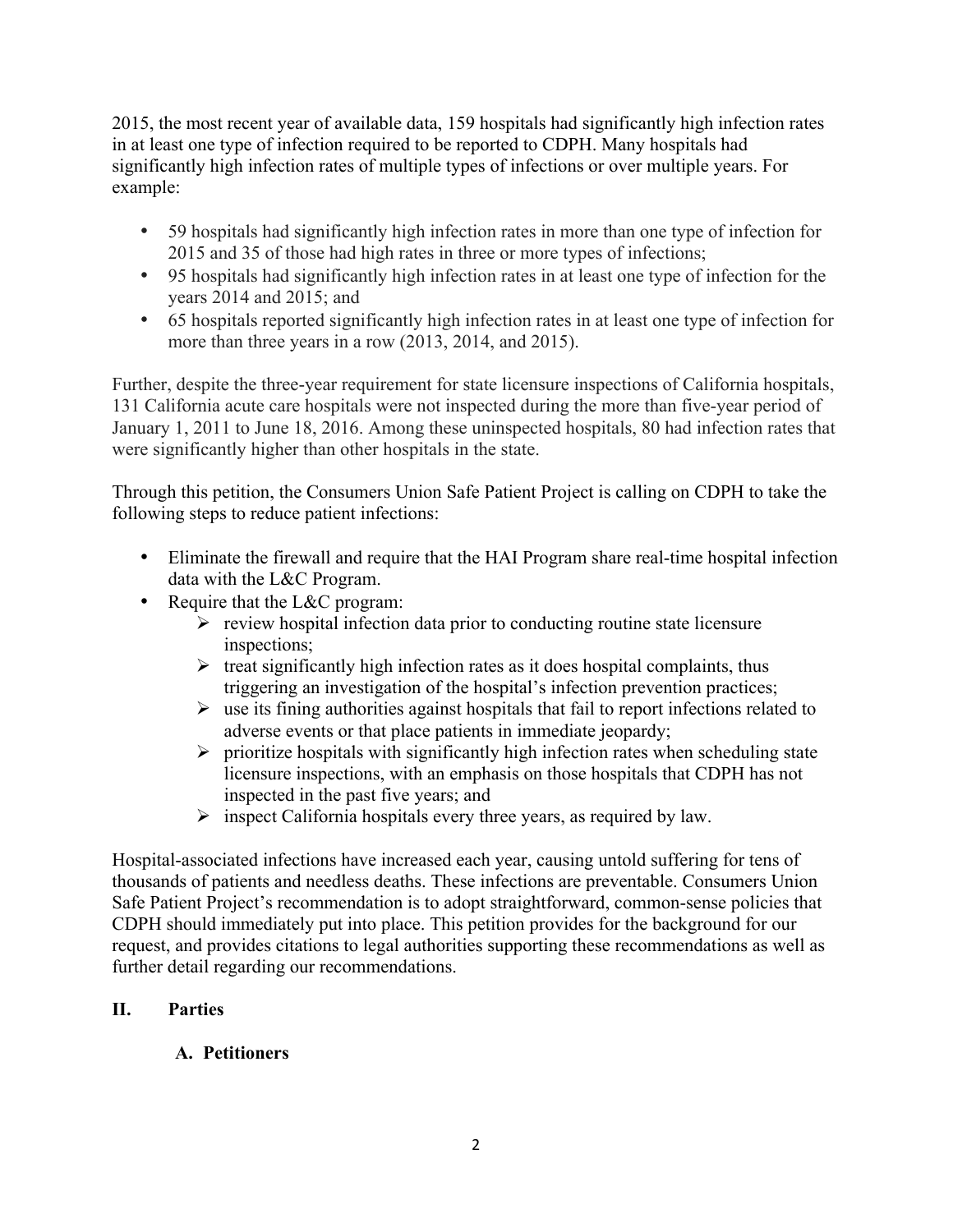Consumers Union Safe Patient Project (CUSPP), a nationwide campaign, has organized a California Network of patient safety activists (the CUSPP Network). CUSPP has been working in California on issues relating to hospital safety (hospital-associated infections and medical errors) since 2003. Members of the CUSPP Network monitor agency meetings, testify at legislative hearings and participate as consumer representatives of various health-related state committees. CUSPP monitors the work of the California Department of Public Health's (CDPH) Center for Healthcare Quality's Healthcare Associated Infections Program and the CDPH Licensing and Certification Program. Numerous CUSPP Network members have served as consumer representatives of the Healthcare Associated Infections Program's Advisory Committee since its inception.

#### **B. Respondent**

Karen Smith, MD, MPH is the Director of the California Department of Public Health, the mission of which is to "optimize the health and well-being of the people in California."<sup>3</sup>

### **III. Statement of Facts**

*Dangerous infections that are resistant to antibiotics are spreading and growing stronger, with dire consequences. Medical experts say it's a mess of our own making and the clock is ticking on when and how we must solve this.*

– Consumer Reports August 2015, cover story, "How to Stop a Superbug"/"The Rise of Superbugs"

### *Background*

The number of dangerous – often lethal – healthcare-associated infections (HAIs) identified at California acute care hospitals reflects a serious patient safety problem. According to a February 2016 California Department of Public Health (CDPH) report, these infections "remain a significant, and in some cases, a growing health problem in California.<sup>34</sup> The increasing number of superbug infections that are resistant to many antibiotics creates an ever more compelling need for diligence in preventing infections. Research has identified effective approaches to reducing HAIs and protocols have been developed by the federal Centers for Disease Control and Prevention (CDC) and numerous professional epidemiological organizations. However, hospitals do not always implement these protocols or provide the resources and staff needed to ensure that they are used consistently with every patient.

In 2008, the California State Legislature passed Nile's Law, in recognition of the critical importance for a government public health agency to track these infections and report them to

<sup>&</sup>lt;sup>3</sup> https://www.cdph.ca.gov/Pages/AboutUs.aspx.<br><sup>4</sup> "California Department of Public Health, Healthcare-Associated Infections in California Hospitals Annual Report for January to December 2014," page 1, Key Findings and Public Health Action, published February, 2016; http://www.cdph.ca.gov/programs/hai/Pages/HAIReportsAndPrevention.aspx.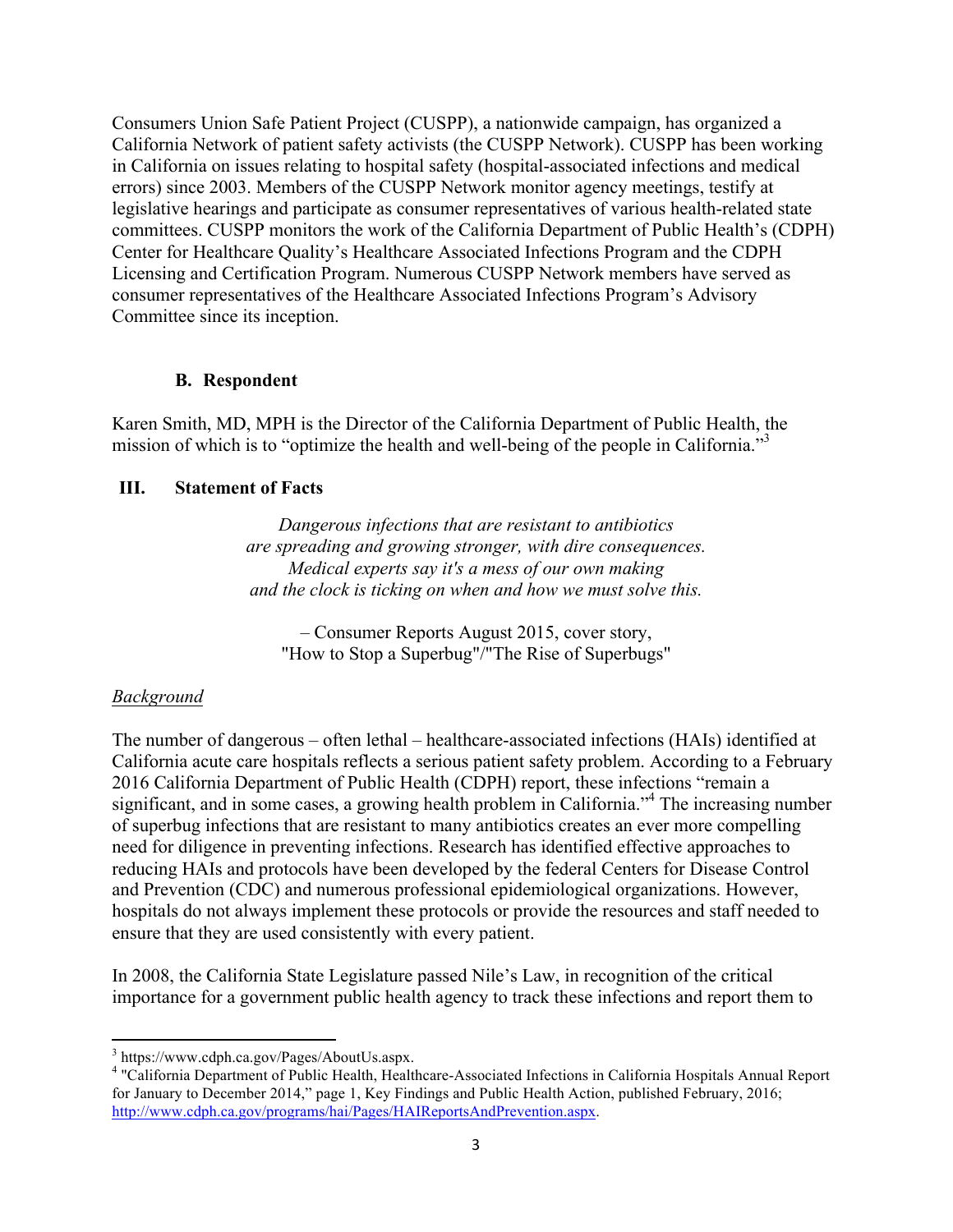the public. Since 2010, reports have been published by the CDPH Healthcare Associated Infections (HAI) Program whose responsibility is "to oversee the prevention, surveillance and reporting of healthcare-associated infections."<sup>5</sup> However, the HAI Program lacks enforcement authority over hospitals and is unable to take such action regarding hospitals with significantly high infection rates.<sup>6</sup>

In contrast, the CDPH Licensing and Certification (L&C) Program *does* have enforcement authority and *could* use data, reported by the HAI Program, in its regular state licensure inspections of hospitals and in its response to complaints to ensure that effective infection prevention and control practices are in place, especially among hospitals with high infection rates*.* But these two Programs within CDPH do not routinely share infection data collected from hospitals or communicate about hospital infection rates; such collaboration could improve the safety of California patients.

Based on research and data published by the CDC, California hospital data reported to CDPH, and statements by leadership at CDPH, the numbers paint a dim picture of the risks for patients:

- According to CDC estimates, one in 25 hospital patients contracted at least one infection during their hospital stay, adding up to 722,000 infections a year nationally. Approximately 75,000 patients with infections died during their hospitalizations.<sup>7</sup>
- CDPH staff estimates that CA acute care hospital patients represent  $10\% 12\%$  of this national prevalence estimate, and thus estimate that a total of 72,000 - 87,000 patients suffer with HAIs each year in California and that 7,500 - 9,000 patients with HAIs die during their hospitalizations each year in California.<sup>8</sup>
- California hospitals reported to CDPH that 19,847 of the following infections occurred in their patients in 2015: <sup>9</sup> Methicillin-resistant *Staphylococcus aureus* (MRSA) bloodstream infections, *Clostridium difficile* infections (*C.difficile*), Vancomycin-resistant Enterococci (VRE) bloodstream infections, central line associated bloodstream infections (CLABSI), and surgical site infections associated with 29 types of surgeries<sup>10</sup> This data draw a limited picture because California hospitals are *not* required to report *all* HAI types to CDPH.

 $5$  http://www.cdph.ca.gov/programs/hai/Pages/default.aspx.<br>  $6$  CDPH reports hospital infection incidence using the CDC National Healthcare Safety Network (NHSN) riskadjustment method called the standardized infection ratio (SIR). The SIR is calculated by comparing the number of HAI that occurred and were reported by the hospital with the number of HAI that were predicted based on national baseline data. Throughout this petition we use the term "significantly high infection rates" to describe hospitals with

SIRs that are statistically significantly higher when compared to other California hospitals.<br>
<sup>7</sup> Newest national estimates from CDC 2011 HAI prevalence survey published in 2014;<br>
http://www.cdc.gov/hai/surveillance/.

 $\frac{8}{8}$  August 1, 2016 e-mail communication between Lynn Janssen, Chief, Healthcare-Associated Infections Program, Center for Healthcare Quality, California Department of Public Health and Carole Moss, member, CDHP HAI

Advisory Committee. 9 , "California Department of Public Health, Healthcare-Associated Infections in California Hospitals Annual Report for January to December 2015" published December 16, 2016

http://www.cdph.ca.gov/programs/hai/Pages/HAIReportsAndPrevention.aspx

<sup>&</sup>lt;sup>10</sup> See CDPH All Facilities Letter 11-32, April 27, 2011 for list of surgical procedures for which infection reporting is required; http://www.cdph.ca.gov/certlic/facilities/Documents/LNC-AFL-12-15.pdf.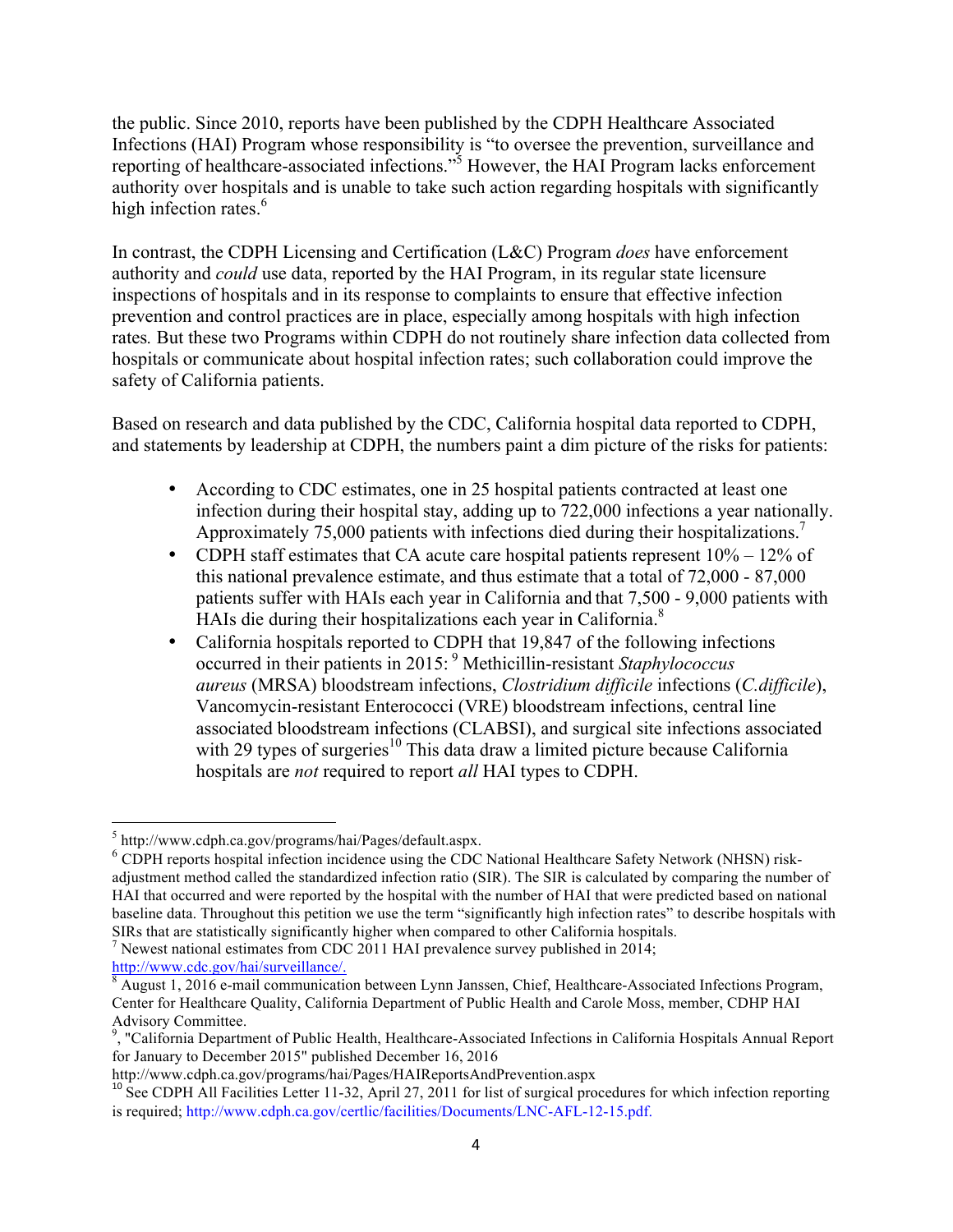- In the fifth CDPH HAI report regarding California hospital infections in  $2015^{11}$  the most recently publicly reported California hospital infection data – 19,847 infections were reported.<sup>12</sup> That reflects an increase from 19,200 in 2014<sup>13</sup> and 18,780 in 2013.<sup>14</sup> While some types of infections are decreasing, the overall number is moving in the wrong direction. Consumers Union and other experts believe these numbers could drop dramatically if appropriate policies were put in place by CDPH, thus avoiding much suffering among California patients.
- CDPH leadership estimates that annual direct medical costs of HAIs in California hospitals are approximately \$3.1 - \$3.7 billion.<sup>15</sup>

It is important to remember each of these numbers reflects real people who have suffered great harm, and even sometimes died.

- In 2006, Nile Moss, 15 years old, entered a California hospital for a series of medical tests. Upon returning home he began to have flu-like symptoms. As his mother Carole put it, "within 48 hours, his life on earth came to an end." She and her husband Ty later learned that Nile died of a MRSA infection, something they had never heard about and for which they had not been prepared. Carole Moss worked to get public reporting of MRSA and other infections and served for nine years as a member of the CDPH HAI Advisory Committee.
- Ten years ago Alicia Cole barely survived near fatal sepsis and necrotizing fasciitis, following routine fibroid removal surgery at a Southern California hospital. Ms. Cole has since worked to raise awareness of these infections and now serves as a member of President Obama's Council on Combatting Antibiotic Resistant Bacteria and the CDPH HAI Advisory Committee.
- Following transplant surgery, Dan Greulich fell prey to a superbug infections that eventually led to his death: his seven-month hospital bill was \$5.7 million.<sup>16</sup> His widow, Rae Greulich, has served as a member of the CDPH HAI Advisory Committee.

 

 $11$  Five California reports using the CDC/NHSN system have been published, beginning in 2011. CDPH published a report in 2010 using other methods.

<sup>&</sup>lt;sup>12</sup> "California Department of Public Health, Healthcare-Associated Infections in California Hospitals Annual Report for January to December 2015," published December 16, 2016;<br>http://www.cdph.ca.gov/programs/hai/Pages/HAIReportsAndPrevention.aspx.

 $\frac{13}{13}$  "California Department of Public Health, Healthcare-Associated Infections in California Hospitals Annual Report for January to December 2014," published February 10, 2016;<br>http://www.cdph.ca.gov/programs/hai/Pages/HAIReportsAndPrevention.aspx.

http://www.complexa.gov/programs/hai/Pages/HAIReportsAndPrevention.aspx.<br><sup>14</sup> "California Department of Public Health, Healthcare-Associated Infections in California Hospitals Annual Report<br>for January to December 2013." h

<sup>&</sup>lt;sup>15</sup> August 1, 2016, e-mail communication between Lynn Janssen, Chief, Healthcare-Associated Infections Program, Center for Healthcare Quality, California Department of Public Health and Carole Moss, member, CDHP HAI Advisory Committee citing CDC HAI cost analysis published in 2009; and http://www.cdc.gov/HAI/pdfs/hai/Scott CostPaper.pdf.

 $\frac{16}{16}$  http://www.reuters.com/investigates/special-report/usa-uncounted-costs/.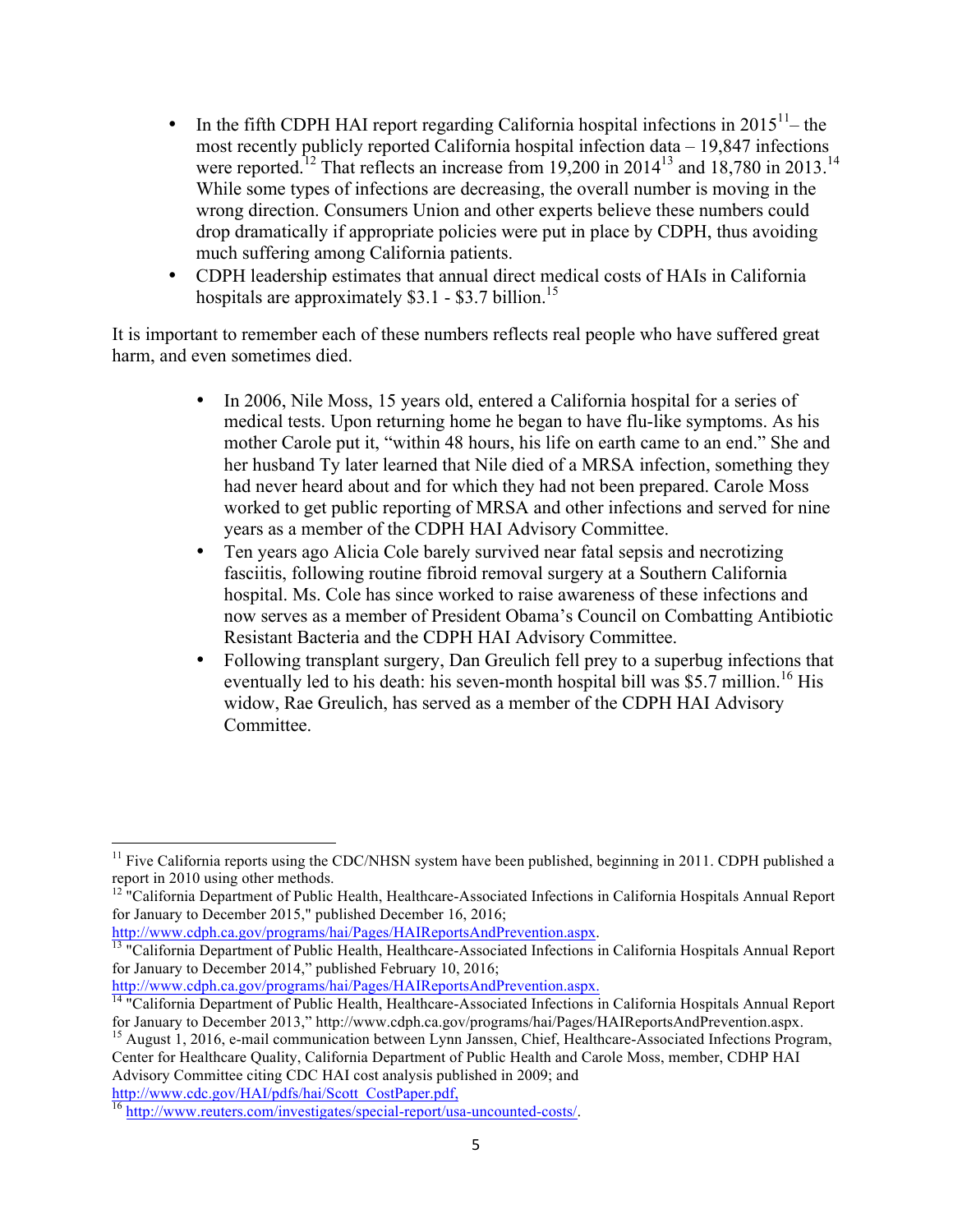• In Los Angeles in late 2014 and early 2015, fifteen patients were sickened, including three who died, during a CRE superbug outbreak involving contaminated duodenoscopes at Ronald Reagan UCLA Medical Center. 17

#### *Health care-acquired infections are preventable*

Effective infection control requires a comprehensive, hospital-wide approach to stop infections from happening. According to the HAI Program's most recent publication on this topic, "[i]nfections that occur as a result of healthcare are largely preventable if healthcare providers adhere consistently to recommended infection prevention practices. Improvement in HAI prevention is not occurring uniformly across all California hospitals."<sup>18</sup> Standard practices have been developed based on clinical research and adopted by the CDC as Guidance for preventing specific types of infections. Many of these have been translated by professional organizations such as the Society for Healthcare Epidemiology of America into compendia of prevention strategies that provide easy references for hospital personnel.<sup>19</sup>

Further, in recent years, numerous federal programs have funded state collaborations with hospital associations to provide training to hospital staff. For example, Dr. Peter Pronovost of Johns Hopkins developed and tested a simple checklist that led to significant reductions in central line associated bloodstream infections, which can be deadly for many patients who require these lines to deliver medicine, nourishment, and liquids.<sup>20</sup> A public-private initiative taught that checklist across the country and many participating hospitals are now successfully preventing these infections.

The federal Partnership for Patients program – designed to reduce infections and other types of medical harm through collaborative public-private partnerships to identify and share best practices, tools and resources – demonstrated reductions in various infections in 2014 and 2015.<sup>21</sup> The program recently announced more funding for such training. In California, the HAI Advisory Committee recently adopted motions by its Environmental Subcommittee recommending that the state require hospitals follow CDC best practices in environmental cleaning, including monitoring and verification of compliance in place by 2018.

Many prevention protocols involve simple actions – washing hands, ensuring sterile insertion of central lines and urinary catheters, raising the head of the bed of a ventilator patient, following instructions for cleaning medical instruments – but the challenge is in ensuring these simple acts are done correctly 100% of the time. This requires a full investment by hospital leadership to

<sup>&</sup>lt;sup>17</sup> Los Angeles Times, "State found lapses in infection control at UCLA and Cedars-Sinai," Melody Petersen, May 15, 2016, http://www.latimes.com/business/la-fi-infections-ucla-cedars-hospitals-20160515-snap-story.html; and CDPH inspection findings: http://documents.latimes.com/ucla-medical-center-inspection-report/ and http://documents.latimes.com/cedars-sinai-medical-center-inspection-report/.

<sup>&</sup>lt;sup>18</sup> "California Department of Public Health, Healthcare-Associated Infections in California Hospitals Annual Report for January to December 2015," page 12; December 20, 2016

http://www.cdph.ca.gov/programs/hai/Pages/HAIReportsAndPrevention.aspx

<sup>&</sup>lt;sup>19</sup> http://www.shea-online.org/priority-topics/compendium-of-strategies-to-prevent-hais<br><sup>20</sup> http://www.hopkinsmedicine.org/armstrong\_institute/training\_services/cusp\_offerings/cusp\_guidance.html<br><sup>21</sup> https://www.hhs.gov/

harms-50000-lives-saved-and-12-billion-in-health-spending-avoided.html and

https://www.hhs.gov/about/news/2015/12/01/national-patient-safety-efforts-save-lives-and-costs.html.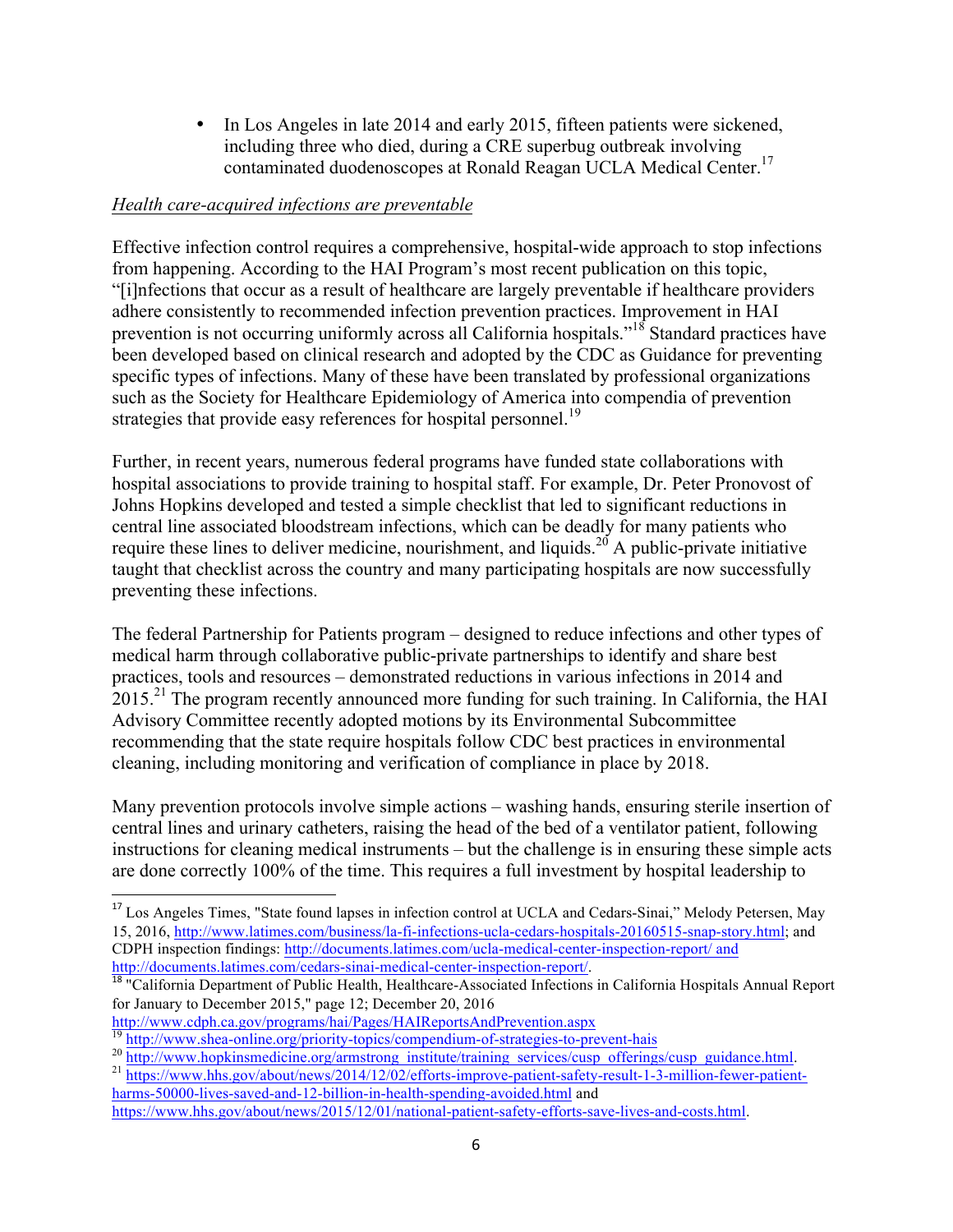ensure that the facility has sufficient nursing and cleaning staff, proper training and appropriate materials/equipment. Hospitals reported to have significantly higher infection rates compared to their peers might indicate a breakdown in infection control and thus call for a response from our oversight system. In our opinion, a proactive response from the CDPH L&C Program is warranted in such situations.

# *Role of California Department of Public Health in addressing HAI in California hospitals*

CDPH is organized into five centers dedicated to various aspects of public health. One of those centers, the Center for Health Care Quality, operates:

- $\triangleright$  the Healthcare-Associated Infections Program (HAI Program), which is responsible for public reporting of infection rates and for improving infection prevention in California's hospitals; and
- $\triangleright$  the Licensing and Certification Program (L&C Program), which is responsible for licensing and regulating health care facilities throughout the state.<sup>22</sup>

# *HAI Program: Gathering hospital infection data; limitations on addressing problems*

California law requires that acute care hospitals report data for certain healthcare-associated infections to the CDC National Healthcare Safety Network; these data are then risk-adjusted so fair comparisons can be made among diverse hospitals and publicly reported by the CDPH HAI Program. The data are also publicly reported (along with the hospitals from every state) by the federal Centers for Medicaid and Medicare Services (CMS) on its Hospital Compare website. While these data are submitted by hospitals each quarter to CDC and CDPH, the reports are one to two years old when they are finally made publicly available on the CDPH HAI website.

As part of its public reporting of California hospital infection data, the HAI Program identifies hospitals with significantly high rates of infection and designates some of these hospitals as "targeted for public health outreach." In February 2015, Lynn Janssen, Chief, HAI Program, reported at the HAI Advisory Committee meeting regarding 2013 data that, "[i]mprovement is not occurring uniformly across hospitals. The HAI Program's Data for Action strategy is now in its second year. …hospitals with significantly high rates have been identified and will receive detailed letters and an *offer* from a Liaison IP [Infection Preventionist] to provide on-site prevention assistance consultation."<sup>23</sup> [Emphasis added]

Consumers Union analyzed the data accompanying the release of CDPH's most recent three Annual Reports, which covered data for 2013, 2014 and 2015<sup>24</sup> and found that California hospitals are not adequately addressing dangerous infections. Over the course of three years, nearly 60 percent of the state's acute care hospitals had infection rates that were significantly

<sup>&</sup>lt;sup>22</sup> https://www.cdph.ca.gov/programs/Pages/CenterHealthcareQuality.aspx.

<sup>&</sup>lt;sup>23</sup> Healthcare-Associated Infections Advisory Committee Meeting, Sacramento, California, February 12, 2015, Summary Meeting Minutes HAI Program updates – L Janssen, Chief, HAI Program, page 3.<br><sup>24</sup>http://www.cdph.ca.gov/programs/hai/Pages/HAIReportsAndPrevention.aspx and https://chhs.data.ca.gov/browse?q=hospital+infection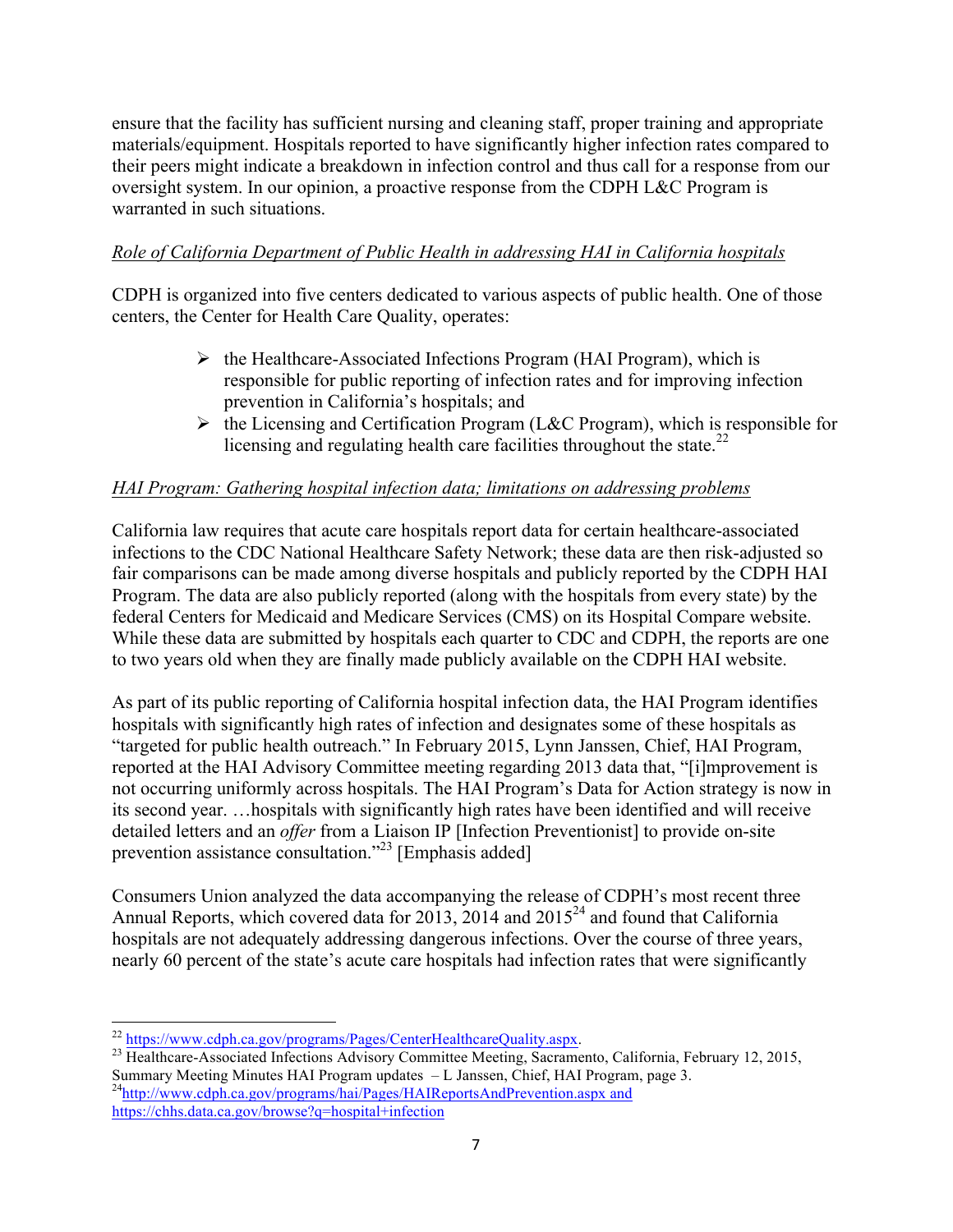higher when compared to other California hospitals at least once in a specific type of infection – such as MRSA, *C. difficile* or surgical infections. (*See* Appendix A)

In 2015 alone, the most recent year of data available, 159 hospitals had significantly high infection rates in at least one type of infection that is required to be reported to CDPH. Many hospitals had significantly high infection rates in multiple types of infections or over multiple years:

- 59 hospitals had significantly high infection rates in more than one type of infection for 2015 and 35 of those had high rates in three or more types of infections;
- 95 hospitals had significantly high infection rates in at least one type of infection for the years 2014 and 2015; and
- 65 hospitals reported significantly high infection rates in at least one type of infection three years in a row (2013, 2014, and 2015).

While most of the hospitals with high infection rates had them once or twice over the period studied, our analysis found that some hospitals stood out as being consistently and significantly worse at controlling infections in patients. The following hospitals had repeatedly high rates in CDPH's reports for 2013-2015:

- University of California San Diego Medical Center had significantly high infection rates in each of the three years, totaling high infection rates in various types of infections 12 times.
- Riverside Community Hospital had significantly high infection rates in each of the three years, totaling high infection rates in various types of infections 11 times.
- Ronald Reagan UCLA Medical Center had significantly high infection rates in each of the three years, totaling high infection rates in various types of infections 10 times.
- Long Beach Memorial Medical Center had significantly high infection rates in each of the three years, totaling high infection rates in various types of infections 10 times.
- Providence Saint Joseph Medical Center, Los Angeles, had significantly high infection rates in each of the three years, totaling high infection rates in various types of infections nine times.
- USC Kenneth Norris Jr. Cancer Hospital had significantly high infection rates in each of the three years, totaling high infection rates in various types of infections nine times.
- Stanford Health Care had significantly high infection rates in each of the three years, totaling high infection rates in various types of infections nine times.

When the HAI Program *offers* infection control support to hospitals, it is completely in each lowperforming hospital's discretion whether to accept or to refuse to act on proposed visits, advice, or recommendations from the HAI Program. As a February 5, 2016, sample letter from CDPH to a low performing hospital stated: "The purpose of this letter is to inform you that your hospital's infection incidence was found to be significantly higher than the California or national comparison. The CDPH HAI Program is *offering* assistance to help assess your infection prevention practices and develop an action plan for preventing HAI." [Emphasis added]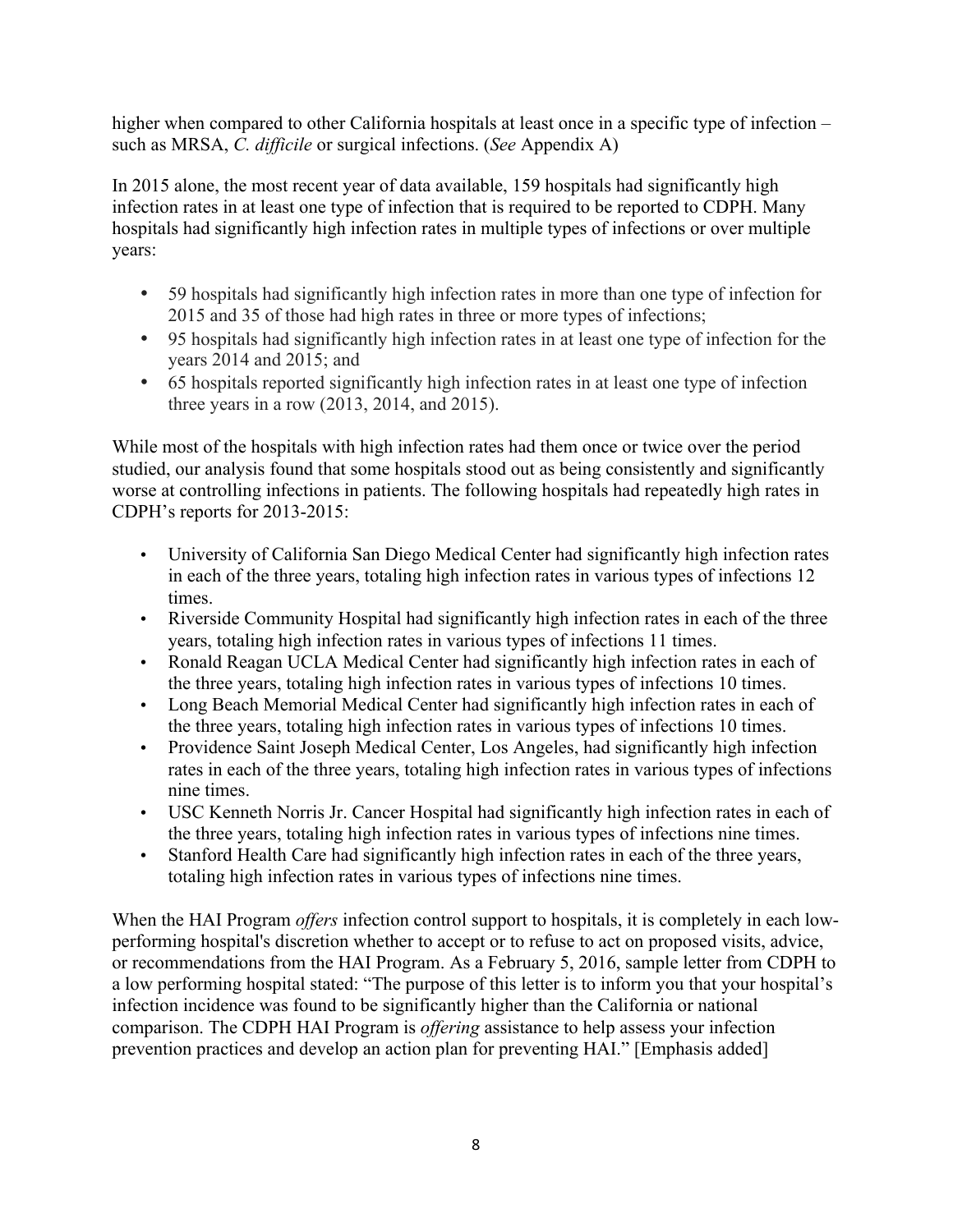The HAI Program's effectiveness in improving safety is clearly limited when hospitals with the worse infection rates are able to refuse appropriate intervention by CDPH.

# *L&C Program – authority to conduct state licensure inspections and address deficiencies*

The CDPH L&C Program has the legal authority to inspect hospitals routinely, respond to complaints and enforce the hospital licensing laws. California hospitals are required to be inspected every three years. L&C Program surveyors who conduct state hospital inspections may rely on all related California laws and regulations, including laws and regulations related to infection control.25 The California Hospital Association advises its members: "The California Department of Public Health (CDPH) Licensing and Certification surveyors may visit a hospital at any time to determine whether the hospital is in compliance with state licensing requirements. Visits may result from a complaint by a patient, employee or other third party; a newspaper article; or a report by the hospital itself regarding an unusual occurrence, privacy breach or adverse event."26

Hospitals found to be out-of-compliance with the law during L&C Program inspections may be cited for violations/deficiencies, required to submit plans of corrections, have their licenses revoked and be fined. The same applies for compliance violations found when the L&C Program goes into a hospital to investigate a complaint. If that complaint involves an infection, the L&C Program looks into the organization and effectiveness of the hospital's infection control.

Examples of the L&C Program's documentation of violations and of plans of correction required for two California hospitals regarding infection control can be found at the following links (page 12 of this petition also includes examples of violations found during investigations): http://documents.latimes.com/ucla-medical-center-inspection-report/ and http://documents.latimes.com/cedars-sinai-medical-center-inspection-report/ .

# *CDPH constructed "firewall," creates dangerous situation*

An unreasonable and counter-productive firewall has been established between the CDPH HAI Program and the CDPH enforcement arm, the L&C Program, with respect to sharing hospital infection data. According to Lynn Janssen, Chief, HAI Program: "This firewall was established by Kathleen Billingsley (former CDPH Chief Deputy Director of Policy and Programs) when the HAI Program was formed in 2009; we continue to approach facilities on a voluntary basis."<sup>27</sup>

While the HAI Program only offers *voluntary* infection prevention assistance, the L&C Program has the authority to conduct state licensure inspections and require hospitals to address deficiencies related to high infection rates. But the existence of the above-referenced "firewall" within CDPH, between its HAI Program and its L&C Program, and created by CDPH leadership,

<sup>&</sup>lt;u> 1989 - Johann Stein, fransk politik (d. 1989)</u> <sup>25</sup> General Acute Care Hospital Relicensing Survey, Regulations with Survey Procedures, May 24, 2016, page 2, https://www.cdph.ca.gov/programs/LnC/Documents/GACHRLS\_Regulations\_with\_Survey\_Procedures.pdf. 26 http://www.calhospital.org/cdph-licensing-enforcement.

<sup>&</sup>lt;sup>27</sup> April 28, 2016, e-mail communication between Lynn Janssen, Chief, Healthcare-Associated Infections Program, Center for Healthcare Quality, California Department of Public Health and Carole Moss, member, CDPH Healthcare Associated Infections Advisory Committee.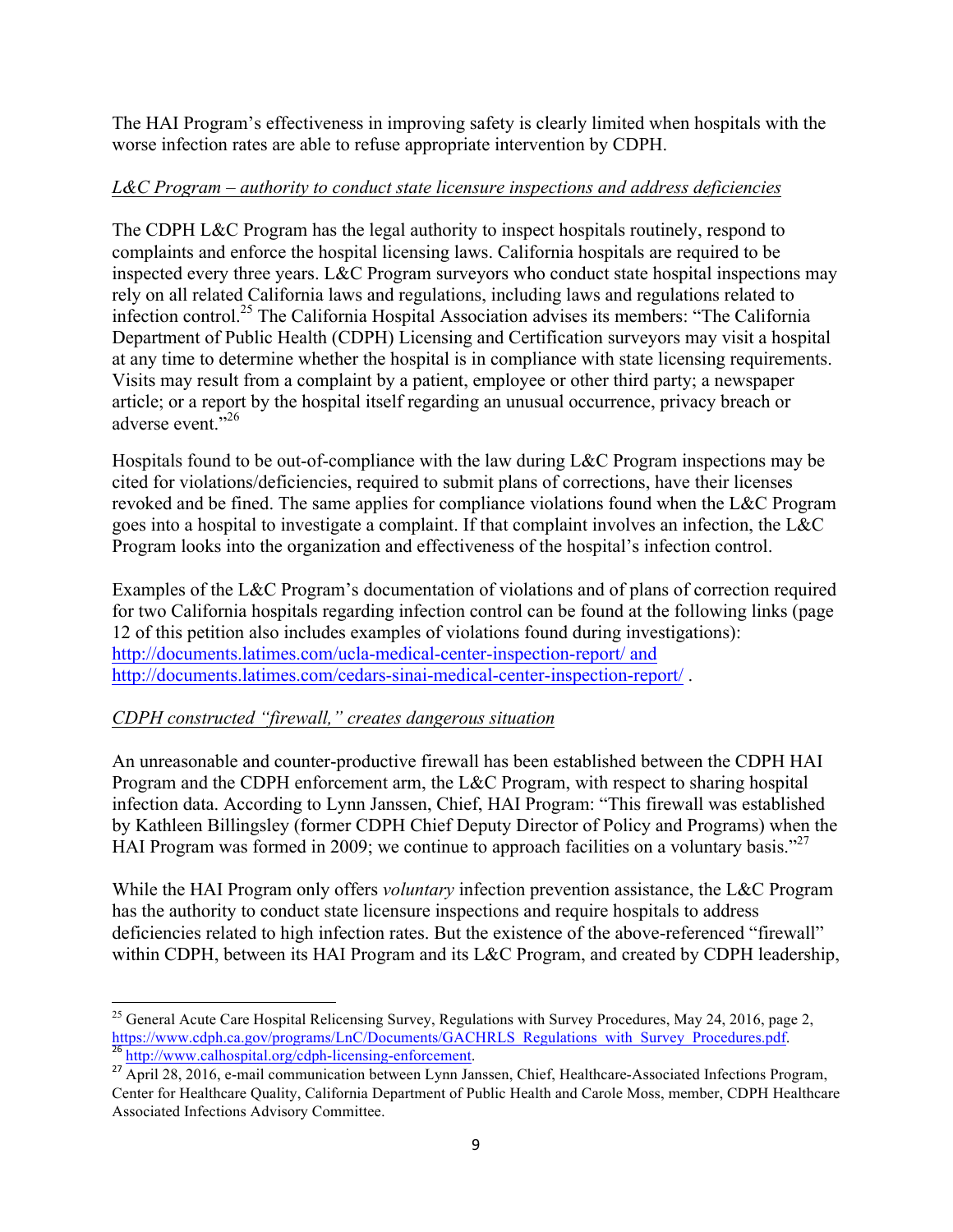has led to a lack of coordination and cooperation between these two Programs, and ultimately a barrier to opportunities to reduce harm to patients. $28$ 

While nothing prevents the L&C Program from looking at the one- to two-year old public reports once they are produced and publicly reported by the HAI Program on its webpage, it is also clear that *there is no defensible rationale for the L&C Program not to have access to the most up-to-date data at all times. L&C should not have to wait for the infection data to be publicly posted on the CDPH website*. According to a presentation by CDPH L&C Program staff, they consult numerous databases prior to conducting state licensure inspections, including those related to adverse events, medication errors and administrative penalties but – unreasonably – not infection data collected by the HAI Program.<sup>29</sup>

This important hospital infection data is not shared between the two programs that form CDPH's Center Health Care Quality based on a theory that to do so might cause low-performing hospitals to refuse to cooperate with the HAI Program's voluntary infection-control efforts. As expressed by Ms. Janssen: "The relationship between our non-regulatory HAI Program and the regulatory L&C program is also a little tricky. If facilities think that everything we assist them with or provide consultation on will be shared with L&C, they will no longer work with the HAI Program."<sup>30</sup> While it is unclear how much consultation these poorly performing hospitals are allowing, it is clear that CDPH has a responsibility to ensure the public that licensed hospitals provide safe care to their patients. When hospitals report significantly high infection rates, sometimes over multiple years, something beyond "consultation" should be done to protect patients.

Contrary to this interpretation by the HAI Program, the law intended for these two programs to collaborate as it specifically requires CDPH to establish a program to designate infection prevention professionals to serve as consultants to the L&C Program and to provide education and training to department health facility evaluators to "effectively survey hospitals for compliance with infection surveillance, prevention, and control recommendations, as well as state and federal statutes and regulations." [Health and Safety Code Section 1288.8 (e)(1)(2)].

#### *HAI Advisory Committee members – unsuccessfully – previously called on CDPH to dismantle its internal "firewall"*

<sup>&</sup>lt;sup>28</sup> According to "California Department of Public Health, Healthcare-Associated Infections in California Hospitals Annual Report for January to December 2015," page 3, despite state law requiring hospitals to submit infection data to CDPH, in 2015, twenty hospitals failed to report any infection data. In a verbal statement, Lynn Janssen, Chief, HAI Program, told Consumers Union staff that the HAI Program turns the names of these non-reporting hospitals over to L&C Program. Since these hospitals are in violation of state law, Janssen further advised that the L&C Program takes enforcement action against these hospitals, including fines and a requirement of a plan of correction.<br><sup>29</sup> Slide #13 of presentation titled "General Acute Care Hospital Relicensing Surveys," Patricia Dixon,

California Department of Public Health, Licensing and Certification Program, April 2016. General Acute Care Hospital Relicensing Surveys," Patricia Dixon, R.N., California Department of Public Health, Licensing and Certification Program, April 2016.

<sup>&</sup>lt;sup>30</sup> April 28, 2016, e-mail communication between Lynn Janssen, Chief, Healthcare-Associated Infections Program, Center for Healthcare Quality, California Department of Public Health and Carole Moss, member, CDPH Healthcare Associated Infections Advisory Committee.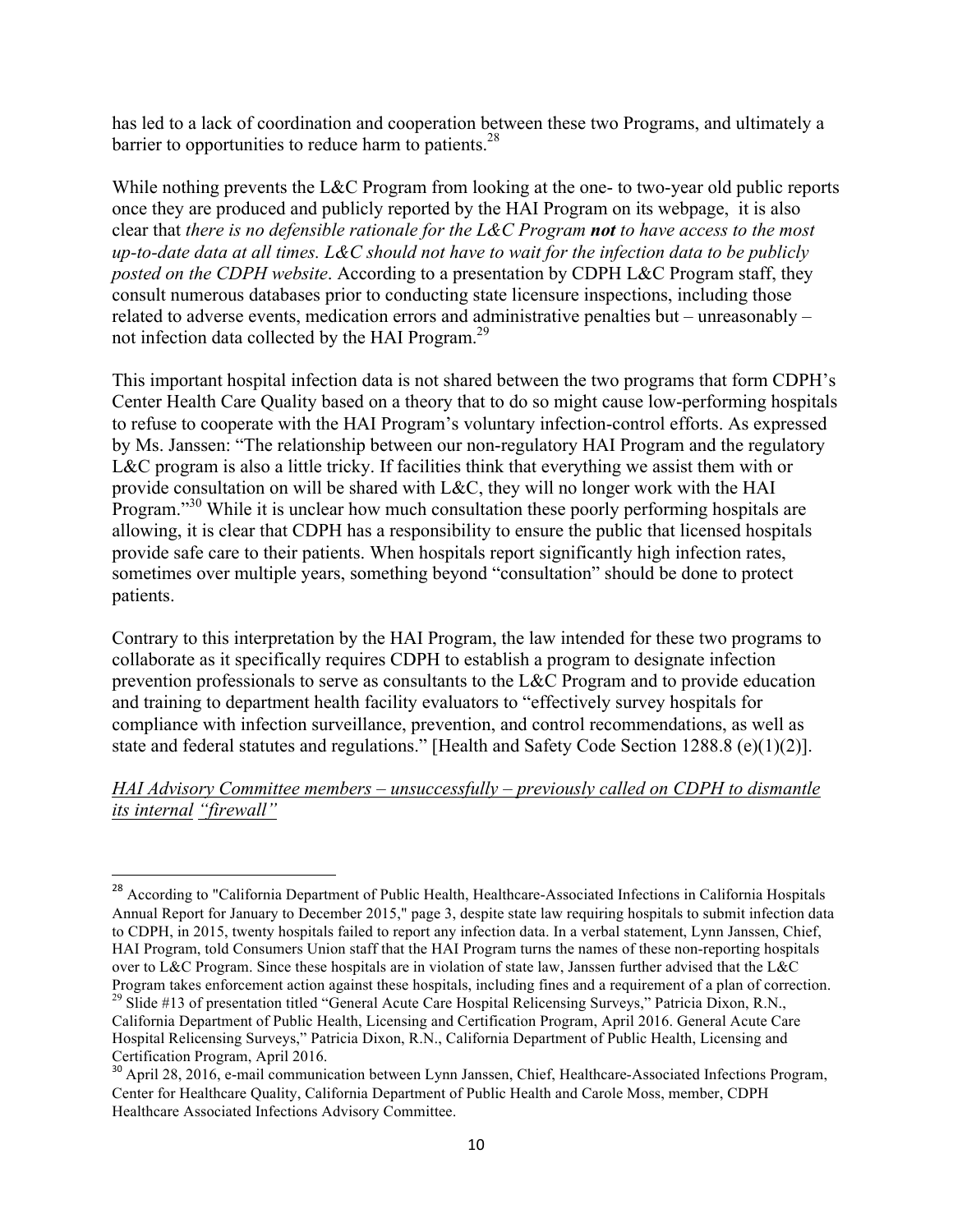Considering the low rate at which California hospitals are being inspected and the existing backlog of state inspections, it is particularly critical that the hospitals scheduled for inspection each year be carefully chosen. *Using timely infection data to prioritize low-performing/highinfection rate hospitals for L&C Program inspections could help to identify root causes of infections at low performing hospitals and likely reduce future infections and save lives.* Further, if the L&C Program engages the infection control experts in the HAI Program in establishing an action plan to correct deficiencies, the result may be longer lasting, ultimately reducing harm and saving the lives of patients through fewer infections.

When a problem with a hospital becomes a prominent news story, the L&C Program has the authority to follow up with an investigation just as it can when triggered by a complaint. According to the Los Angeles Times, "After 'super bug' outbreaks…state health inspectors descended on two of Los Angeles' largest hospitals and found numerous safety violations that appeared to put far more patients at risk.<sup>331</sup> But when a hospital is identified as having an infection control problem through the HAI Program's infection data (*i.e*., it is revealed as being significantly worse in controlling infections than other California hospitals), the L&C Program does not go into the hospital to check for possible infection control violations. *In fact, the L&C Program is not even made aware of the hospital's performance and does not have access to the infection data collected by CDPH.* 

At the May 12, 2016, meeting of the HAI Advisory Committee in Oakland, California, Advisory Committee member Carole Moss motioned that: "*The CDPH licensing and certification program will have access to all hospital-acquired infection data*, now collected as part of SB 1058 Alquist, 2008, Niles Law AKA the Healthcare Facility Infection Prevention Act and SB 158 Florez, 2008, *as the data are received from the state of California quarterly reports* and will move forward with correcting the problems that are contributing to hospital-acquired infections harming and ending the lives of many." [Emphasis added] The motion received only two votes from consumer representatives on the Committee and failed to pass.<sup>32</sup>

One has to wonder what the estimated 70,000 patients and documented 19,200 patients would make of CDPH's "firewall" policy. Would they agree that hospitals with significant problems in infection control should have control over when and if CDPH staff comes into their facilities to identify problems that could be corrected, improved and surely save lives? Or would they want the CDPH staff to use its oversight authority to check out that hospital's infection control efforts and require that changes be made to make the hospital safer?

In October 2016, HAI advisory committee members Carole Moss and Alicia Cole met with Karen Smith, Director of CDPH, and were given verbal assurances that CDPH would begin sharing infection data between the HAI Program and the L&C Program prior to the state licensure inspections required to be done every three years. Similar verbal statements were given

<sup>&</sup>lt;sup>31</sup> Los Angeles Times, "State found lapses in infection control at UCLA and Cedars-Sinai, Melody Petersen, May 15, 2016, http://www.latimes.com/business/la-fi-infections-ucla-cedars-hospitals-20160515-snap-story.html and CDPH inspection findings: http://documents.latimes.com/ucla-medical-center-inspection-report/ and http://documents.latimes.com/cedars-sinai-medical-center-inspection-report/.<br><sup>32</sup> Healthcare-Associated Infections Advisory Committee Meeting, Sacramento, California, May 12, 2016, Summary

Meeting Minutes, page 9.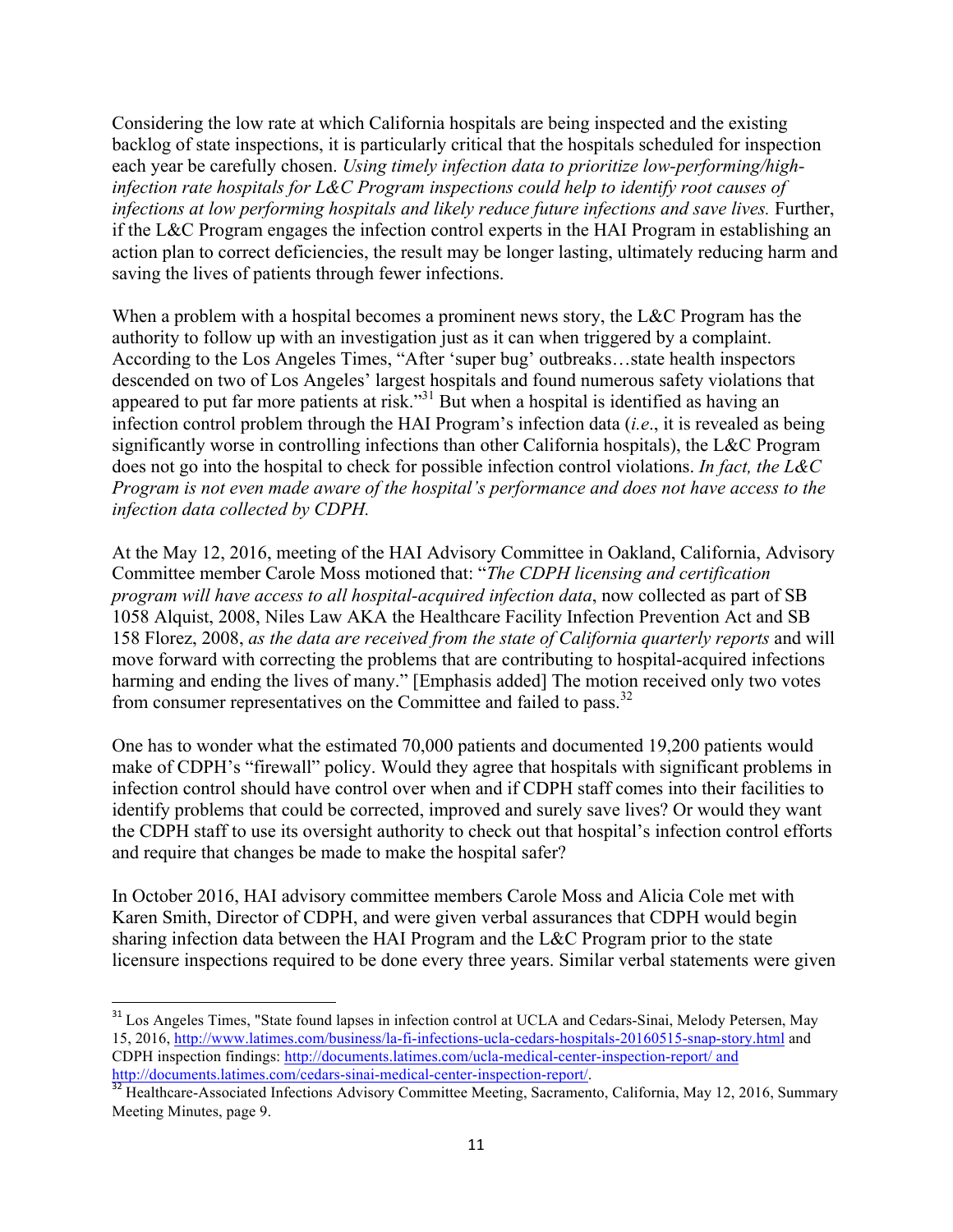to Consumers Union staff in December 2016 by Lynn Janssen, Chief, HAI Program, as well as an indication that they were working with L&C to prioritize inspections of hospitals with significantly high infection rates. While these actions are a step in the right direction, we have seen no written policies regarding the L&C Program having real time access to infection data when they are preparing for scheduled inspections or investigating complaints involving infections.

# *Timely state licensure inspections not undertaken*<sup>33</sup>

The rate at which the L&C Program actually inspects California hospitals is far less frequent than is required by state law – every three years. Between January 1, 2011 and June 18, 2016 CDPH had failed to conduct a licensure inspection at 131 of California's acute care hospitals despite the three-year statutory inspection requirement (See Appendix B).<sup>34</sup> According to the "California Department of Public Health Licensing and Certification Program Initial Assessment and Gap Analysis Report," in state fiscal year 2012 – 2013, all 431 California hospitals were required to each be inspected every three years.

To comply with this state mandate would require that 140 hospitals be inspected that fiscal year; however, only 69 – about half that number – were inspected.<sup>35</sup> In addition to the state licensure inspections, CDPH is supposed to conduct Patient Safety Licensing Surveys (that include infection control issues) and Medication Error Reduction Plan surveys to ensure that related mandates are being followed by hospitals. In a revamped inspection process implemented in March 2016, CDPH merged these two surveys with the every three-year state licensure inspection.<sup>36</sup>

Of the 131 hospitals that went five years without inspections by the L&C Program, Consumers Union's analysis of infection reports in 2013, 2014, and 2015,  $37$  revealed that 80 had significantly higher infection rates than other hospitals in at least one category of infections over those years and 49 had significantly higher rates in two or more categories. (It should be noted that many hospitals that *did* have timely inspections also reported high infection rates during these years.)

But the L&C Program was unaware of these patterns because it did not consider hospital infection data when scheduling state inspections. Having approximately one-third of California hospitals uninspected for over five years provides evidence of a problem in CDPH's oversight

https://www.cdph.ca.gov/programs/LnC/Pages/GeneralAcuteCareRelicensingSurvey.aspx. <sup>37</sup> http://www.cdph.ca.gov/programs/hai/Pages/HAIReportsAndPrevention.aspx.

<sup>&</sup>lt;sup>33</sup> These inspections, required by state law, should not be confused with accreditation surveys conducted by The Joint Commission and other similar accrediting agencies to certify hospitals eligible to care for Medicare patients. The Joint Commission conducts periodic surveys to evaluate the hospital and to provide education and guidance to the hospital to improve its performance. The findings of these surveys are not public, although cursory information is available at https://www.qualitycheck.org/.<br><sup>34</sup> CDPH response to Public Record Act request by Carole Moss, member, Healthcare Associated Infections

Advisory Committee; August 15, 2016, e-mail communication between Carole Moss and Eric Creer, Public Records Coordinator, CDPH L&C Program.

<sup>&</sup>lt;sup>35</sup>California Department of Public Health Licensing and Certification Program Initial Assessment and Gap Analysis Report, Hubbert Systems Consulting, August 2014, page 54, Table 7. 36 https://www.cdph.ca.gov/programs/LnC/Pages/PSLS.aspx and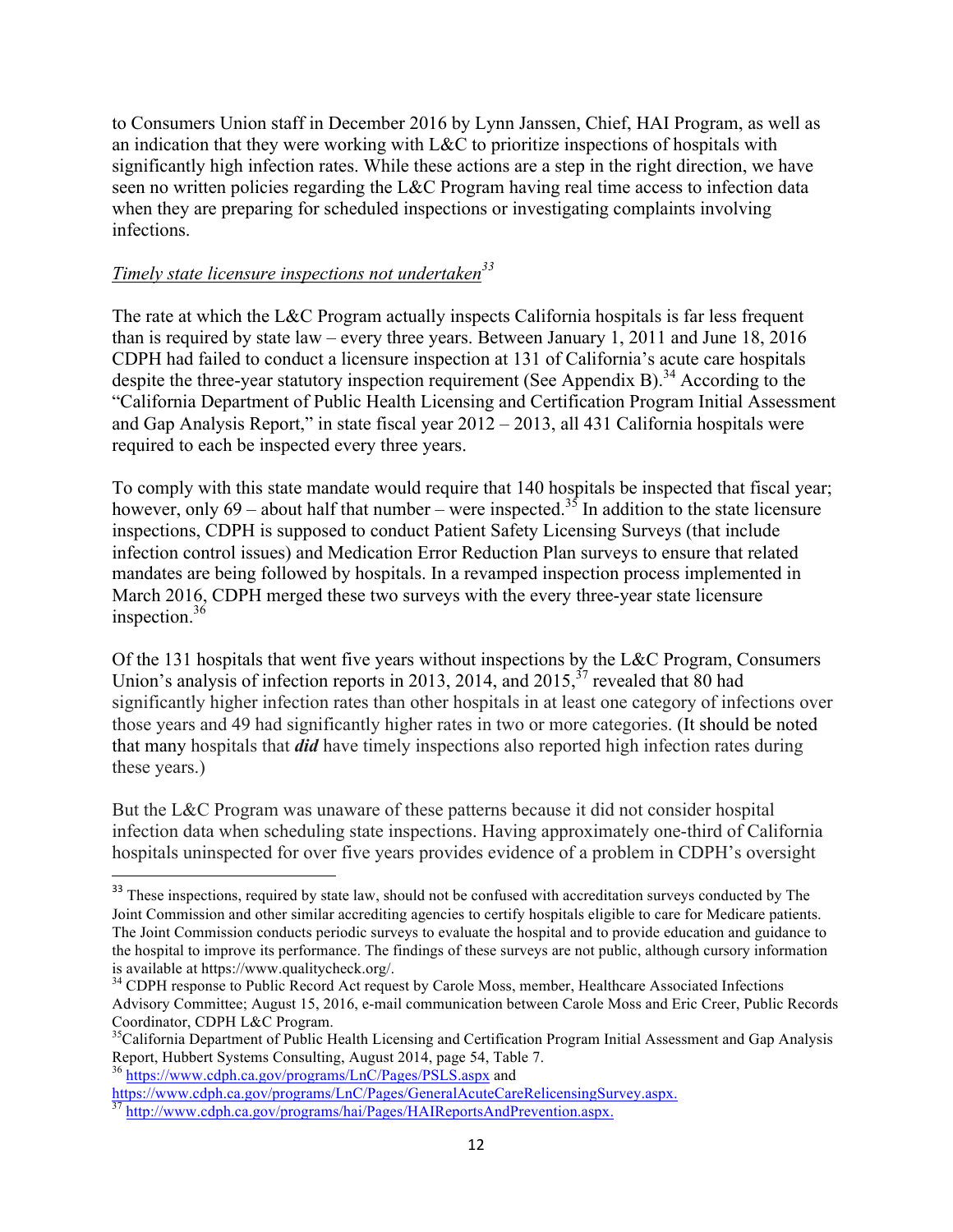structure. A process of prioritizing hospitals for future inspection schedules based on infection data from the HAI Program could improve patient safety.

These data provide a guide to harm reduction. Where should CDPH put its resources toward catching up on overdue inspections? On those with high infection rates or those with low or average infection rates? In addition it should focus on hospitals that indicate a pattern of problems through high infection rates repeatedly in recent years.

The situation at Ronald Reagan UCLA Medical Center provides a good illustration regarding the potential impact of uncoordinated oversight. In consecutive CDPH HAI Program's Annual Reports **–** 2013 data, 2014 data and 2015 data – the hospital was listed among "Hospitals with Significantly High HAI Incidence." According to Consumers Union's analysis of California hospitals designated by CDPH as having significantly high infection rates, Ronald Reagan UCLA Medical Center's rates were found to be significantly high in 10 infection categories during the past three years – one of four hospitals with the worst infection records in the state (See Appendix A). But the HAI Program had no authority to require the hospital to take action based on this data. Despite state law that requires hospital inspections every three years, Ronald Reagan UCLA Medical Center had not been inspected for five years (See Appendix B).<sup>38</sup>

When CDPH finally investigated a complaint at this facility in March 2015, following a CRE infection outbreak and deaths, they declared an "immediate jeopardy"39 situation after finding many practices that violated infection control protocols:

- $\triangleright$  failure by a key quality assurance committee to quickly investigate medical errors so problems can be fixed;
- $\triangleright$  failure to designate a person to evaluate whether staff were safely disinfecting the scopes following the CRE outbreak;
- $\triangleright$  staff using contaminated water and a tainted liquid cleaner dispenser to ready scopes and other devices for the next patients;
- $\triangleright$  nurses using a cleaning product without being aware that the liquid had to remain on the surface for three minutes to work;
- $\triangleright$  failure to safely store disinfected scopes to keep them free of bacteria;
- $\triangleright$  failure to ensure the sterility of surgical instruments and supplies, and operating room beds;
- $\triangleright$  failure to perform environmental cultures to detect the presence of microbes following the CRE outbreak; and
- $\triangleright$  a doctor failing to wash his hands before touching a patient.<sup>40</sup>

<sup>&</sup>lt;sup>38</sup> CDPH response to Public Record Act request by Carole Moss, member, CDPH HAI Advisory Committee; August 15, 2016, e-mail communication between Carole Moss and Eric Creer, Public Records Coordinator, CDPH L&C Program.

<sup>&</sup>lt;sup>39</sup> Immediate jeopardy means a situation in which the licensee's noncompliance with one or more requirements of licensure has caused, or is likely to cause, serious injury or death to the patient [Health & Safety Code section  $1280.3$  (g)].<br><sup>40</sup>Los Angeles Times, "State found lapses in infection control at UCLA and Cedars-Sinai, Melody Petersen, May 15,

<sup>2016,</sup> http://www.latimes.com/business/la-fi-infections-ucla-cedars-hospitals-20160515-snap-story.html; CDPH inspection findings: http://documents.latimes.com/ucla-medical-center-inspection-report/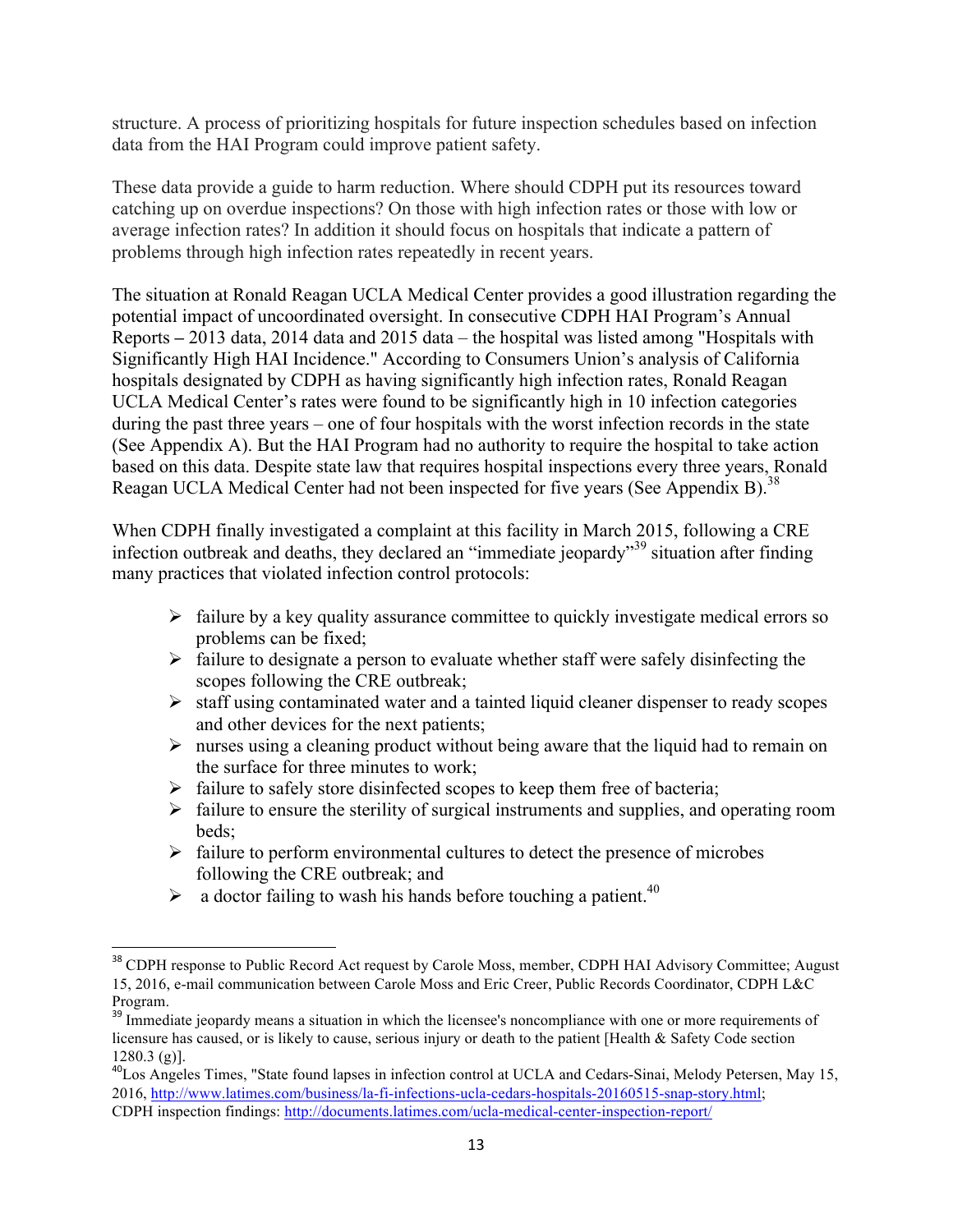If CDPH's L&C Program had been aware of UCLA's poor history of infection control sooner, perhaps they would have conducted thorough, timely, routine inspections sooner, thus, potentially, saving lives.

### *CDPH's important authority to assess financial penalties with regard to hospital-associated infections*

California law requires hospitals to report to CDPH certain adverse events that result in patient death or serious disability, including those associated with the use of a contaminated device, such as the duodenoscopes associated with CRE infections at Ronald Reagan UCLA Medical Center. <sup>41</sup> When a facility fails to report these adverse events in a timely manner as established by the law, CDPH can assess a civil penalty up to \$100 per day for each day that the event is not reported.42

CDPH also has the authority to assess administrative penalties against hospitals when a facility's noncompliance with licensure requirements has caused, or is likely to cause, serious injury or death to the patient.<sup>43</sup> In determining the amount of the penalty for an "immediate jeopardy" deficiency, CDPH is required to assess the severity of the event and consider, among other things, whether the noncompliance is isolated, a pattern, or widespread.<sup>44</sup>

Hospitals have been cited for immediate jeopardy penalties connected with infection related events; a hospital with multiple years of significantly higher infection rates certainly reflects a widespread problem or a pattern of deficiencies to be considered when determining the amount of the penalty.

CDPH should exercise its full fining authority to make hospitals accountable for harming patients and to require timely action by hospitals to prevent patient infections in the future.

# **IV. Right to Petition**

This petition is filed pursuant to the California Constitution, which guarantees the public the right to petition the government for redress of grievances. Cal. Const. Art. 1, Section 3. Additionally, this petition is filed pursuant to the Government Code. Cal. Gov. Code section 11340.6. This provision mandates that within 30 days, the state agency must either deny this petition in writing indicating why the agency has reached its decision or schedule a public hearing. (Cal. Gov. Code Section 11340.7)

# **IV. Legal Claim**

# *CDPH mission*

<sup>&</sup>lt;sup>41</sup> Health & Safety Code section 1279.1(2).<br><sup>42</sup> Health & Safety Code 1279.1 and 1280.4.

<sup>&</sup>lt;sup>43</sup> Health & Safety Code section 1280.3.<br><sup>44</sup> California code of regulations, title 22, division 5, chapter 1, article 10, section 70954 (b) (1) (2) (c) (2).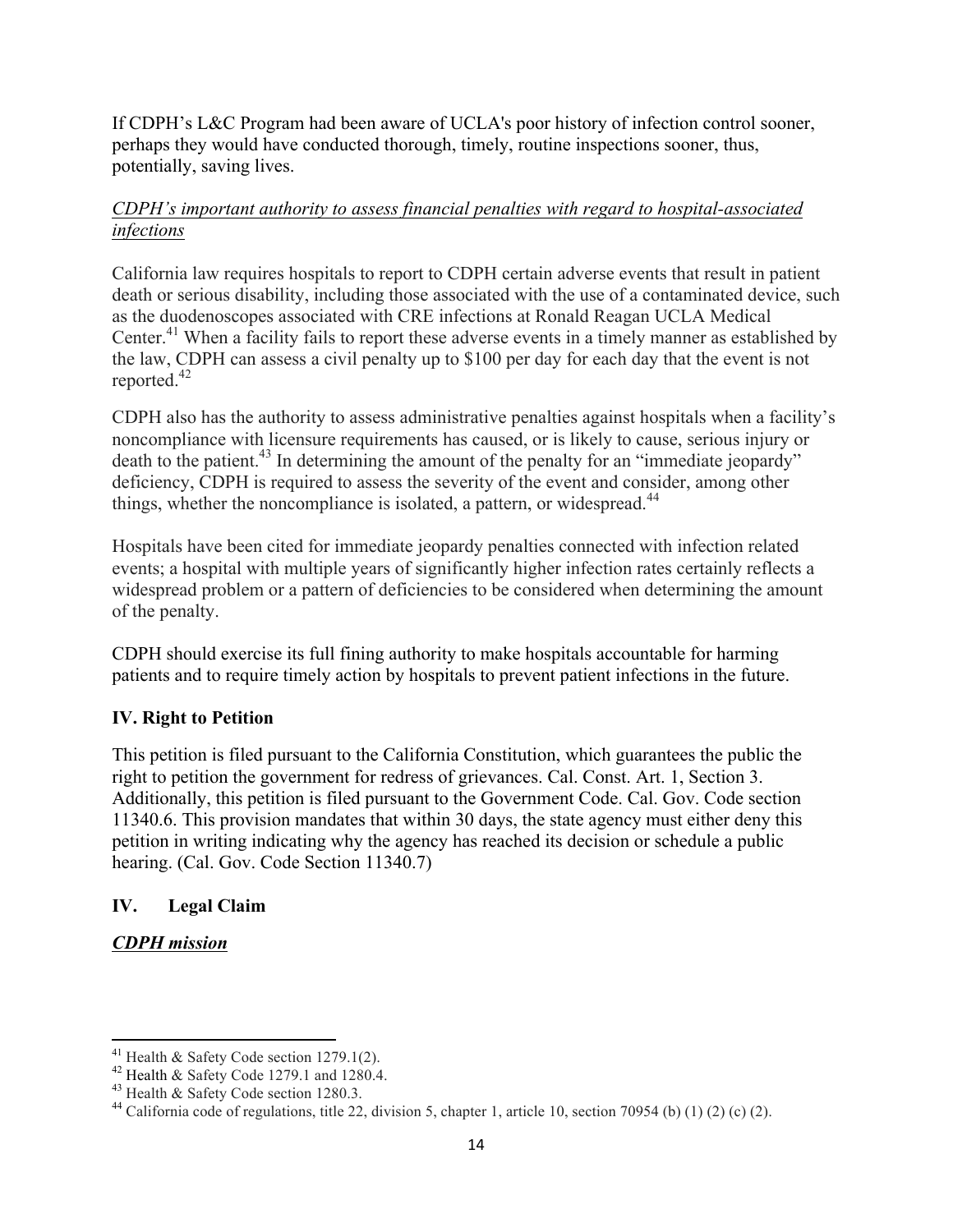The mission of the California Department of Public Health is to optimize the health and wellbeing of the people in California.<sup>45</sup>

# *CDPH Center for Health Care Quality*

CDPH is organized into five centers dedicated to various aspects of public health. One of those centers, the Center for Health Care Quality, operates:

- the Healthcare-Associated Infections Program, which is responsible for public reporting of infection rates and for infection prevention measures in California's hospitals; and
- the Licensing and Certification Program, which is responsible for licensing and regulating health care facilities throughout the state, including regular state licensure inspections and responding to complaints.

# *Key California statutes related to CDPH hospital infection control responsibility/authority*

California law includes a statutory scheme – key provisions of which are outlined below – designed to monitor and address infections occurring in California acute care hospitals through CDPH action.

# *Legislative intent*

In enacting Niles  $Law<sup>46</sup>$  in 2008, the California legislature found that:

- the protection of patients in California health facilities is of paramount importance to the citizens of this state; and
- CDPH needed to establish and maintain a comprehensive inspection and reporting system for health facilities to ensure that California health facilities comply with state laws and regulations designed to reduce the incidence of healthcareassociated infections [Health and Safety Code Section 1 (a) (1) (4)].

# *Infection monitoring and control – advisory committee, public reporting, surveillance and protection*

CDPH is required by law to operate a health care-associated infection program [Health and Safety Code Section 1255.8(g)]. CDPH was required to appoint a Healthcare Associated Infections Advisory Committee to make recommendations related to the reporting of infections by acute care hospitals to CDPH (Health and Safety Code Section 1288.5).

California law requires that acute care hospitals report the following healthcare-associated infections to CDPH: Methicillin-resistant *Staphylococcus aureus* (MRSA) bloodstream infections, *Clostridium difficile* infections (*C.difficile*), Vancomycin-resistant Enterococci (VRE) bloodstream infections, central line associated bloodstream infections (CLABSI), and surgical

 

<sup>&</sup>lt;sup>45</sup> http://www.cdph.ca.gov/pages/AboutUs.aspx.<br><sup>46</sup> SB 1058 (Alquist), 2008, http://www.leginfo.ca.gov/pub/07-08/bill/sen/sb 1051-1100/sb\_1058\_bill\_20080925\_chaptered.html.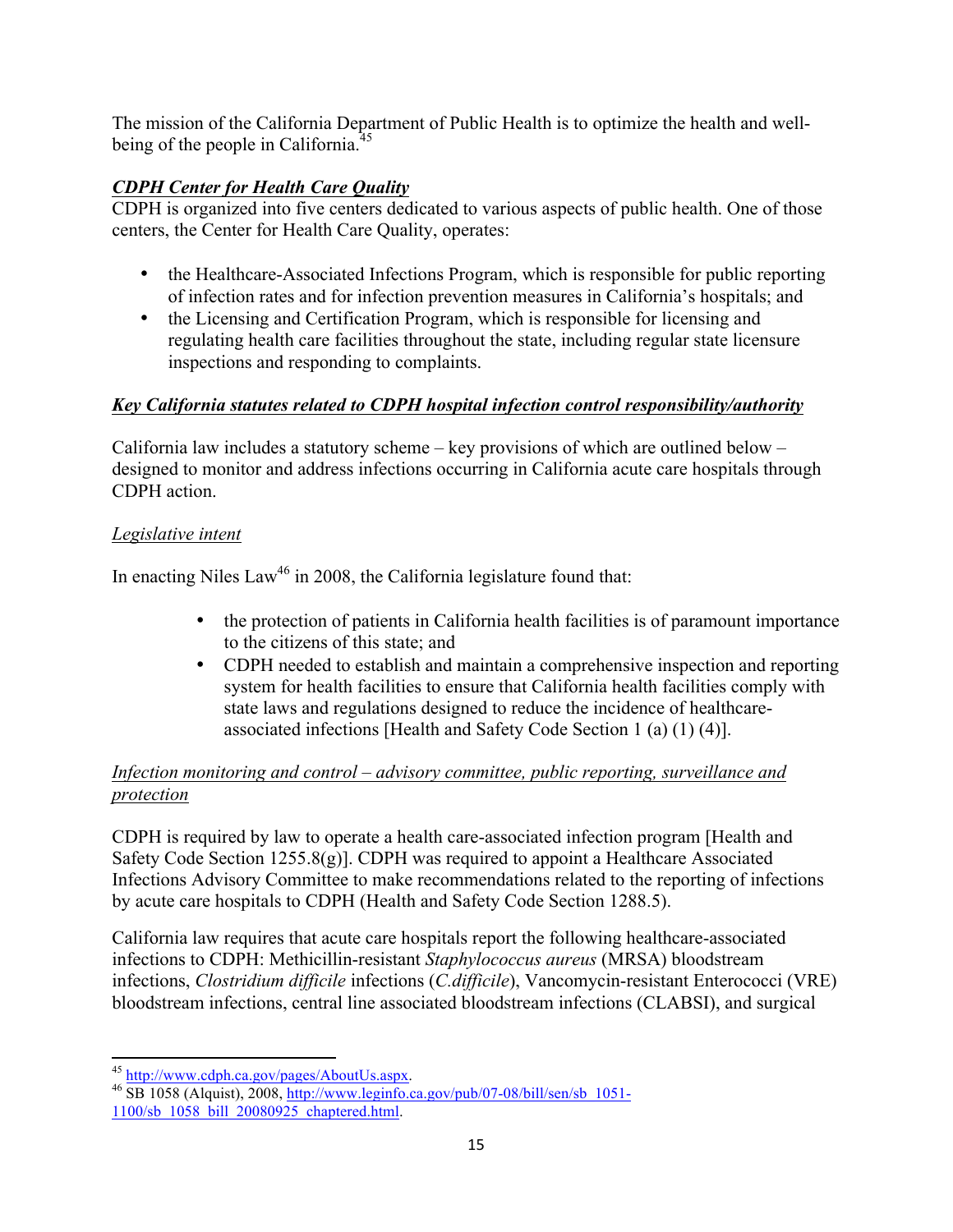site infections associated with 29 types of surgeries<sup>47</sup> [Health and Safety Code Section 1288.55(a)(1)(2)(3)]. CDPH is required to post on its website the rate of these infections<sup>48</sup> at each California hospital [Health and Safety Code Section 1288.55(b)].

California law requires that these publicly reported infection rates be risk-adjusted, so hospitals with different patient mixes can be compared to each other; other adjustments include the type of hospital and specific factors involved with various types of infections. Hospitals report these data to the CDC's National Health Safety Network and the risk-adjusted data is then provided to CDPH [Health and Safety Code Section 1288.55(c)].

CDPH is required to establish an infection surveillance, prevention and control program to designate infection prevention professionals to serve as consultants to the L&C Program [Health and Safety Code Section 1288.8 (e)(1)(2)].

### *Hospital inspections – addressing and preventing infections*

The L&C Program has the authority to inspect and license health facilities (Health and Safety Code Section 1254). California acute care hospitals are required to be periodically inspected no less than every three years (Health and Safety Code Section 1279).

CDPH is required to provide training to surveyors so they can evaluate hospital compliance with existing policies and procedures to prevent HAI during the statutorily required licensing inspections every three years. [Health and Safety Code Section 1288.8 (e)(2)]. Inspections may cover the statutory requirements included in Health and Safety Code Division 2, Chapter 2 Articles 1 through 10, which include, among other things, laws governing infection control at California general acute care hospitals.

All California Code of Regulations, Title 22, governing general acute care hospital requirements may be used to complete relicensing inspections, including provisions related to hospitals' infection control programs (CCR Section 70739).

Hospitals that are found during L&C Program inspections to be out-of-compliance with the law may be cited for violations/deficiencies, required to submit plans of correction, have their licenses revoked and/or be required to pay an administrative penalty for a finding of "immediate jeopardy" (Health and Safety Code Section 1280.3) or a civil penalty for failure to report adverse events (Health and Safety Code Section 1280.4).

# *CDPH fining authority regarding hospital-associated infections*

California law requires hospitals to report adverse events to CDPH, including adverse events associated with the use of a contaminated device that results in patient death or serious disability [Health & Safety Code section 1279.1(2)]. Failure of facilities to report these adverse events in a timely manner may result in a civil penalty [Health & Safety Code 1279.1 (a) and 1280.4].

  $47$  See CDPH All Facilities Letter 11-32, April 27. 2011 for list of surgical procedures for which infection reporting is required; http://www.cdph.ca.gov/certlic/facilities/Documents/LNC-AFL-12-15.pdf.<br><sup>48</sup> CDPH reports a "standardized infection ratio" or SIR, which was developed by the CDC and is used nationwide.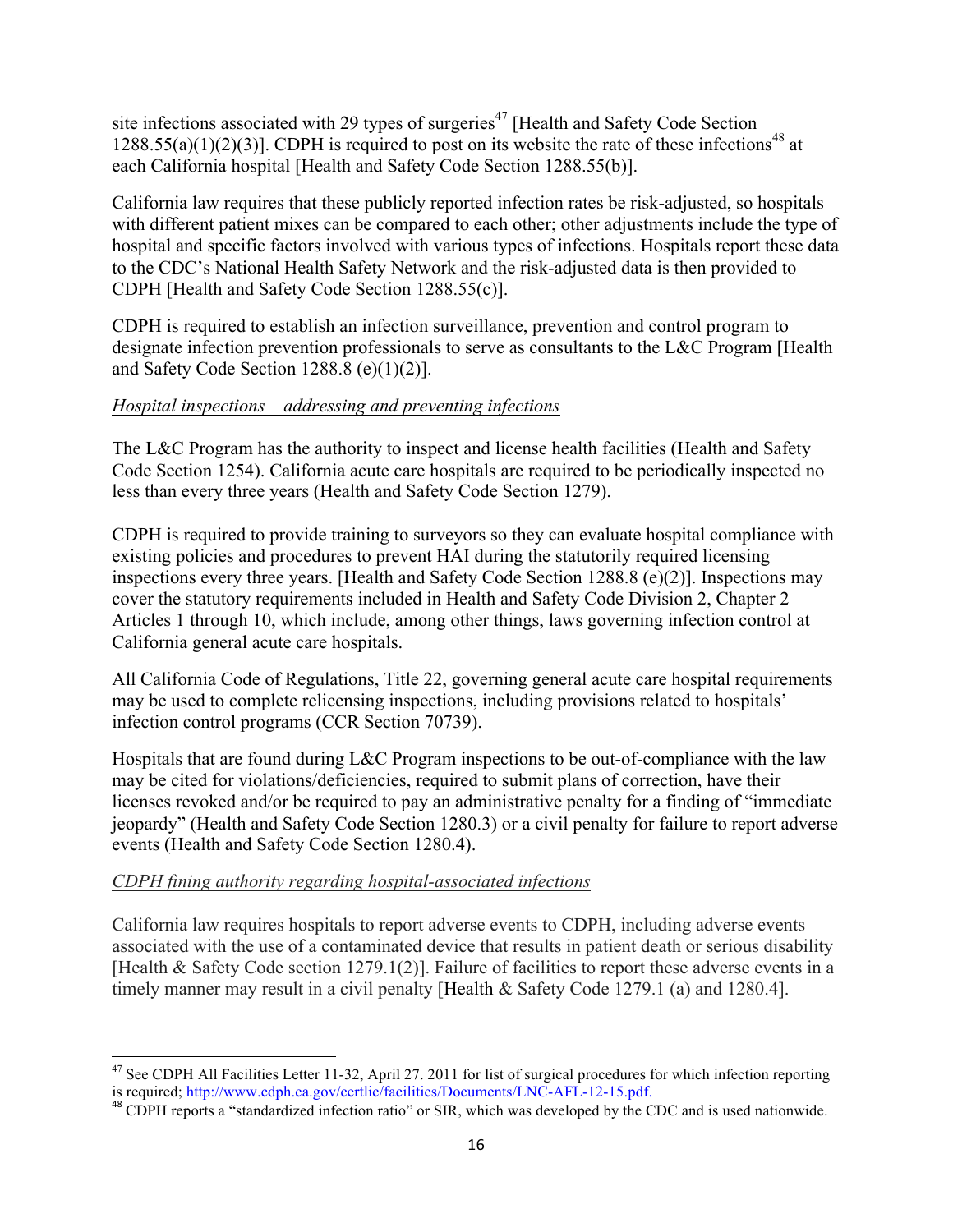California law also gives CDPH the authority to assess administrative penalties against hospitals for deficiencies that constitute an immediate jeopardy violation. [Health & Safety Code section 1280.3 (a)]. Immediate jeopardy means a situation in which the licensee's noncompliance with one or more requirements of licensure has caused, or is likely to cause, serious injury or death to the patient [Health & Safety Code section 1280.3  $(g)$ ]

Related regulations provide that in determining the amount of an initial penalty CDPH is required to consider factors including: patient's physical and mental health; the probability and severity of the risk that the violation presents to patients. Additionally CDPH is required to determine whether the noncompliance is isolated, a pattern, or widespread. [California code of regulations, title 22, division 5, chapter 1, article 10, section 70954 (b) (1) (2) (c) (2)].

# **VI. Relief**

CDPH should demonstrate its commitment to its mission to optimize the health and well-being of the people of California by making policy changes to improve its infection control oversight through better coordination and cooperation between the two programs in its Center for Healthcare Quality: the CDPH Healthcare-Associated Infections (HAI) Program responsible for public reporting of infection rates and for improving infection prevention efforts in California's hospitals and the Licensing and Certification (L&C) Program, responsible for regulating hospitals throughout the state.

The HAI Program collects and publicly reports California hospital infection data in a form that compares hospitals. *As a matter of policy, the HAI Program withholds this information*  regarding hospital infection rates from the L&C Program. Thus, this *information* is not available *to the L&C Program until it becomes available to the general public; sometimes the data is more than two years old at that point.* There is nothing in law or regulation prohibiting or otherwise encumbering the HAI Program from sharing this important data with the L&C Program in a timley manner, in fact the law includes provisions that require collaboration between the two programs.

A more coordinated policy would support improved infection control practices at California hospitals, better prevent the spread of serious infections and protect patients. The L&C Program should have access to HAI Program hospital infection rate data in real time and use the data to inform surveyors conducting regular state licensure inspections and investigating complaints, as well as in prioritizing the hospitals to be inspected.

California hospitals are required to be inspected every three years, however, currently the L&C Program has fallen dramatically behind in performing inspections; this should be corrected. CDPH should use its full authority to inspect and fine hospitals with significantly high infection rates.

WHEREFORE, Petitioners pray that:

1. CDPH require that the HAI Program share real time hospital infection data with the L&C Program, in a format that is most usable to the L&C Program.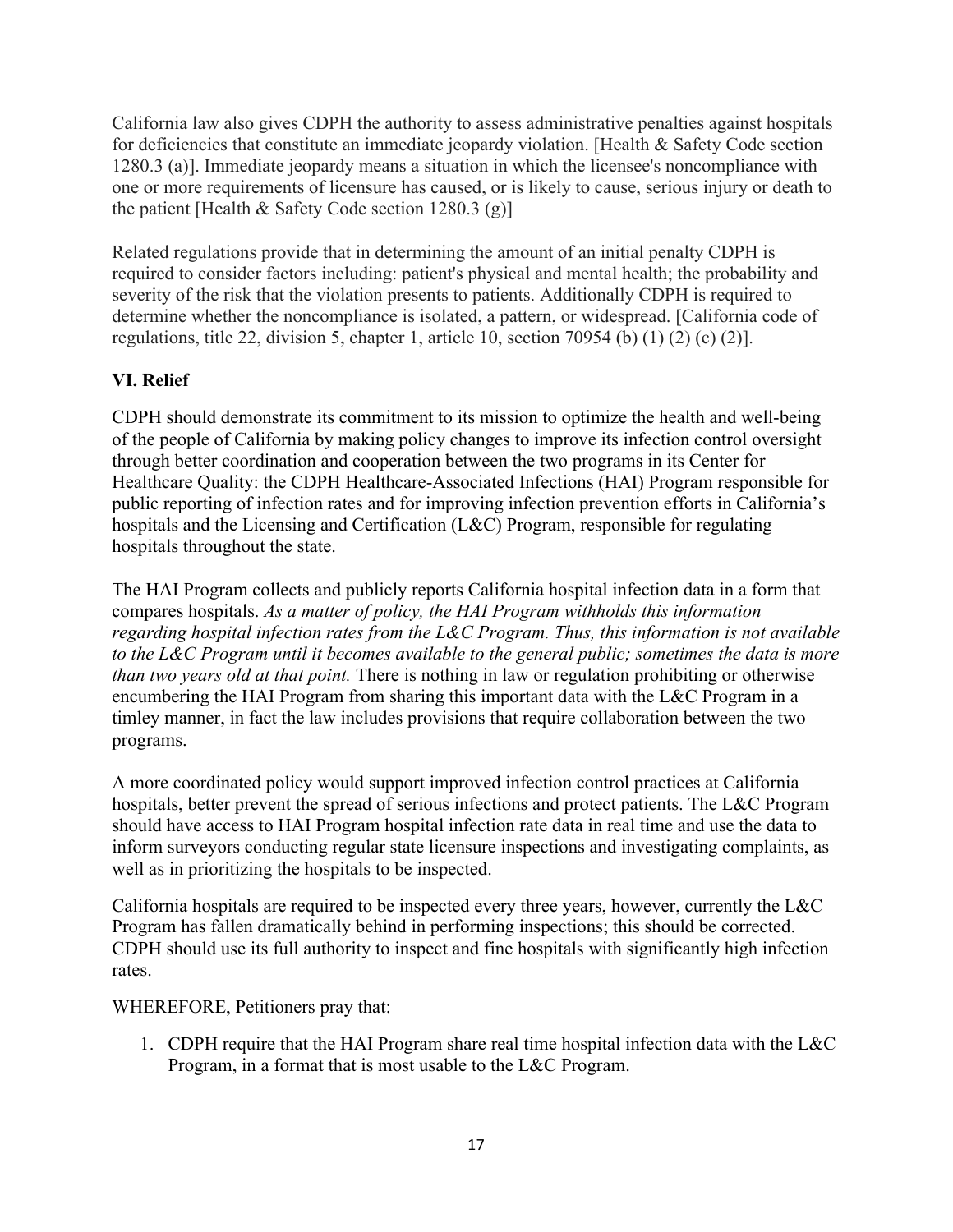- 2. CDPH require that the L&C Program review each hospital's infection data in preparation for conducting the agency's routine state licensure inspection of that hospital every three years and when investigating complaints involving infections.
- 3. Each hospital identified in the data from the HAI Program annual reports (See Appendix A) as having significantly high infection rates in any category of infections triggers a timely "complaint" with the L&C Program about that specific type of infection and causes an investigation of the hospital's infection prevention practices. CDPH should begin this process based on 2015 hospital infection data. These investigations should include an infection preventionist and plans of correction relating to infection control should be developed with the assistance of the CDPH HAI Program.
- 4. CDPH impose fines when hospitals fail to report infections caused by the use of contaminated devices that cause serious disability or death.
- 5. CDPH impose "immediate jeopardy"-related penalties in situations where hospitals' noncompliance with infection prevention measures have caused, or is likely to cause, serious injury or death to one or more patients. In determining the amount of the penalty, CDPH should find that hospitals with significantly higher infection rates compared to other hospitals, especially those with higher rates over multiple years, are demonstrating a widespread problem or a pattern of deficiencies.
- 6. CDPH prioritize hospitals with significantly high infection rates when scheduling state licensure inspections. Further, those hospitals that had significantly high infection rates in any type of infection in both 2014 and 2015 AND have not been inspected in the past three or more years should be given priority in catching up on these overdue inspections.
- 7. CDPH comply with the statutory requirement that all hospitals be inspected every three years, including conducting the patient safety licensing survey.

Please address follow-up to Maryann O'Sullivan, project consultant, maryannosullivan1@gmail.com; 510-757-7942.

Dated: January 23, 2017

Respectfully submitted by the following co-petitioners: Lisa McGiffert **Director** Consumers Union Safe Patient Project www.SafePatientProject.org lmcgiffert@consumer.org 512-477-4431 ext. 7509

Consumers Union Safe Patient Project California Network Activists:

Ty and Carole Moss Founders, Nile's Project MRSA Perris, CA

Alicia Cole Alliance for Safety Awareness for Patients (ASAP) Sherman Oaks, CA